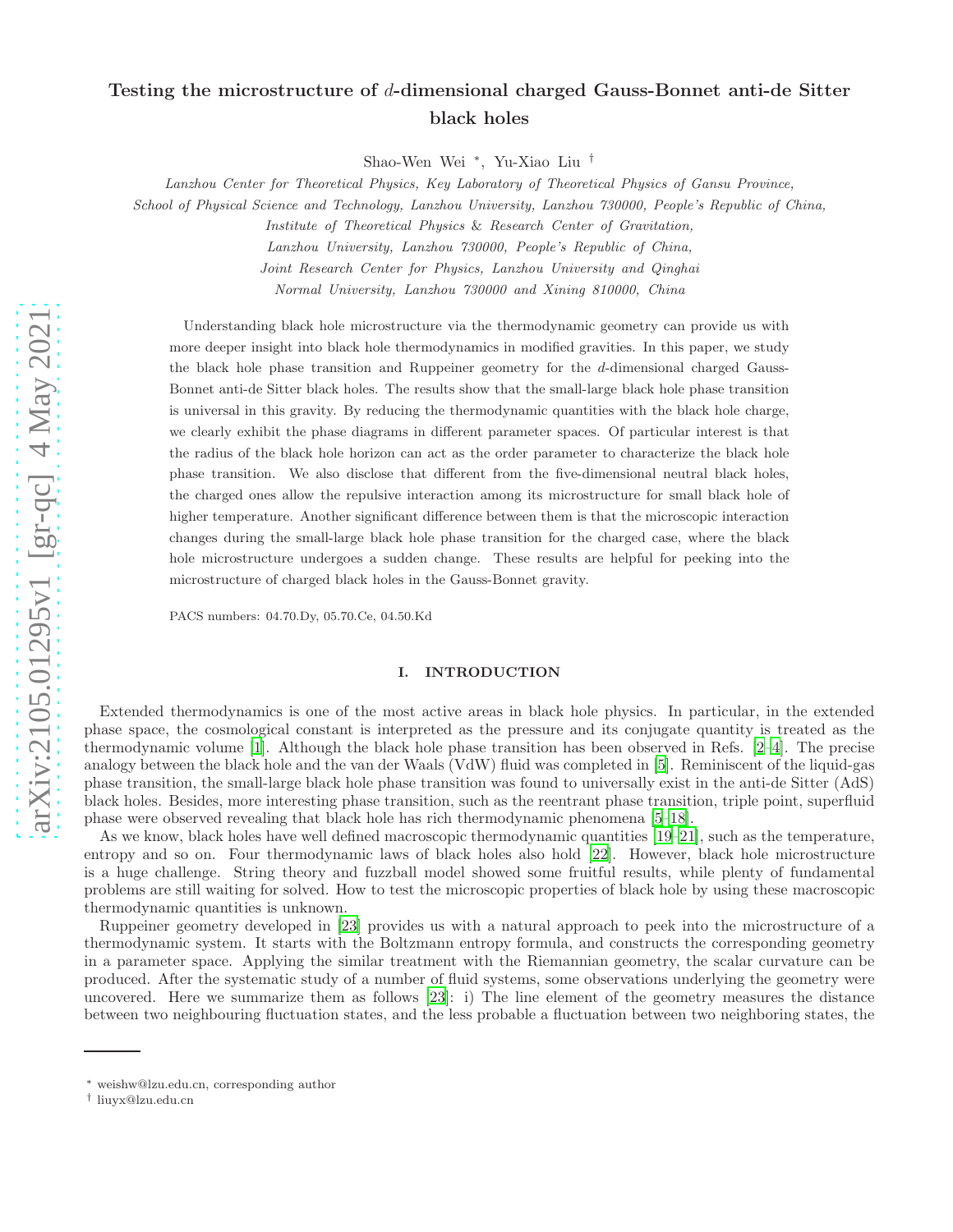longer the distance between them; ii) The sign of the scalar curvature can be used to test the interaction among the micromolecules of a thermodynamic system. Positive and negative scalar curvatures are related to repulsive and attractive interactions, respectively; iii) The scalar curvature of the geometry corresponds to the correlation length near a critical point; iv) Critical phenomena exists for such geometry.

Ruppeiner geometry has been introduced in the study of the black hole physics [\[24\]](#page-15-9). However, as we shown above, it is closely related with the study of the phase transition, in particular the VdW-like one. However, most early studies focus on the divergent behaviors of the scalar curvature, as well as that of the heat capacity.

In the extended phase space, the small-large black hole phase transition was observed in many black hole backgrounds. At the critical point, the black holes and the VdW fluid share the same critical exponents. It is extensively known that phase transition is resulted by the coexistence and competition of the microcosmic constituents of a thermodynamic system. So the microscopic properties of the black hole can be exposed via the phase transition. More importantly, this provides an excellent opportunity for the Ruppeiner geometry.

Combining with the small-large black hole phase transition in a charged AdS black hole background, the Ruppeiner geometry was constructed. Via the corresponding scalar curvature, the black hole microstructure was first tested [\[25\]](#page-15-10). Further, we reconstructed the Ruppeiner geometry for the black hole systems in a more natural approach [\[26,](#page-16-0) [27\]](#page-16-1). First, we applied it to the VdW fluid. Excluding the coexistence region where the equation of state does not hold, we found that there is only the attractive interaction among the fluid molecules. However, when applying it to the four-dimensional charged AdS black hole, the vanishing heat capacity will spoil the geometry. To solve this problem, we introduced a new normalized scalar curvature. It suggests that repulsive interaction can exist for the small black hole with high temperature, quite different from the VdW fluid. This uncovers the particular microstructure of the black hole. Moreover, the critical phenomena of the normalized scalar curvature were observed. Generalizing the study to higher dimensions, we obtained the similar results. Subsequently, the approach has been extended to other black hole backgrounds, and some interesting microscopic properties of the black hole microstructure were disclosed [\[28](#page-16-2)[–48\]](#page-16-3).

On the other hand, the Gauss-Bonnet (GB) gravity is a widely concerned modified gravity. The thermodynamics and phase transition of the black holes were extensively investigated [\[10](#page-15-11), [11,](#page-15-12) [13\]](#page-15-13). In Refs. [\[10,](#page-15-11) [11\]](#page-15-12), we first observed the triple point in six-dimensional charged GB-AdS black holes. While in other dimensions, only the small-large black hole phase transition was found. More interestingly, for the five-dimensional neutral GB-AdS black hole, the coexistence curve of the small and large black holes was analytically obtained [\[49\]](#page-16-4). For the charged case, the analytic coexistence curve is gained in the grand canonical ensemble [\[46\]](#page-16-5). These provide us with a good opportunity to exactly study its thermodynamics.

For the black holes in the four-dimensional GB gravity, we found that there are the small-large black hole phase transition both in the canonical and grand canonical ensembles [\[44](#page-16-6)]. After constructing the Ruppeiner geometry, we found that its microscopic properties are similar to the charged AdS black hole in Einstein gravity. For the small black hole with high temperature, the repulsive interaction dominates among the microstructure.

However, for the five-dimensional neutral GB-AdS black hole, the result behaves quite interesting [\[45\]](#page-16-7). When excluding the coexistence regions, only the attractive interaction is allowed. This suggests that the repulsive interaction is not necessary for the black holes. Making use the analytical coexistence curve, we observed that along the coexistence small and large black hole curves, the normalized scalar curvature keeps the same values. As we know, when a phase transition takes place, the microstructure gets a sudden change. The value of the scalar curvature is generally believed to indicate the interaction, and same values reflect the same interaction. So for the five-dimensional neutral black hole, a significant property reflected from the Ruppeiner geometry is that its microscopic interaction keeps the same while its microstructure suddenly changes. This uncovers the unique nature of the GB gravity. This particular property was also observed in the grand canonical ensemble [\[46](#page-16-5)].

Since the charged case in the GB gravity has not been studied in  $d \geq 5$  in the canonical ensemble, in this paper, we aim to study the thermodynamics and microstructure for them and to see whether an interesting different microstructure can be revealed. The present paper is organized as follows. In Sec. [II,](#page-1-0) we briefly review the thermodynamics and Ruppeiner geometry for the charged GB-AdS black holes. In Sec. [III,](#page-4-0) we consider the black hole in five dimensions. The phase diagram and the scalar curvature are given. The critical phenomena are also numerically investigated. Then in Sec. [IV,](#page-11-0) we generalize the study to the black holes in  $d \geq 6$ . Finally, we summarize and discuss our results.

## <span id="page-1-0"></span>II. THERMODYNAMICS AND MICROSTRUCTURE OF CHARGED GAUSS-BONNET ADS BLACK **HOLES**

In this section, we shall introduce the thermodynamics and Ruppeiner geometry for the d-dimensional charged GB-AdS black holes.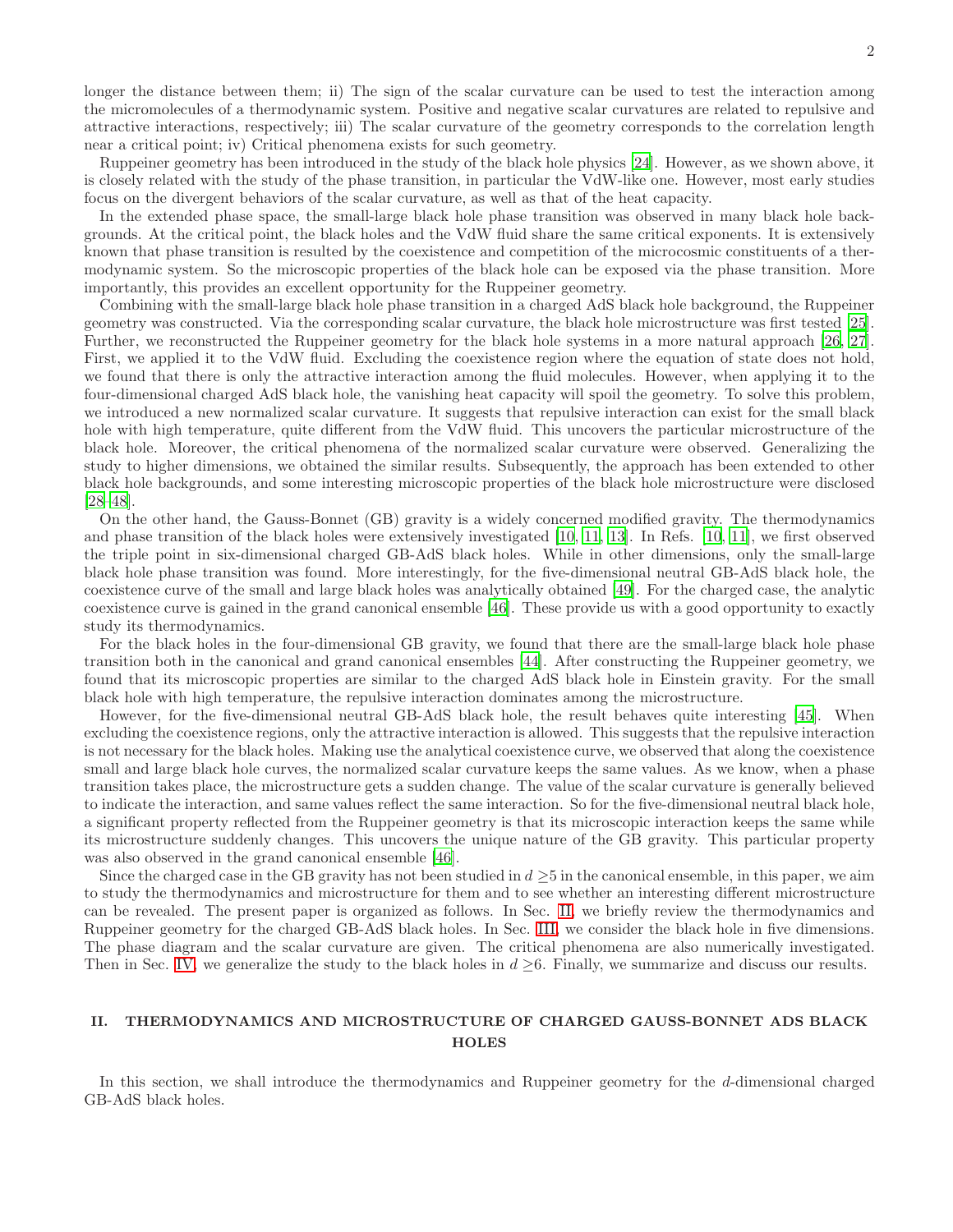#### A. Thermodynamics

The line element for the black hole is [\[50](#page-17-0)[–53](#page-17-1)]

$$
ds^{2} = -f(r)dt^{2} + \frac{1}{f(r)}dr^{2} + r^{2}d\Omega_{d-2}^{2},
$$
\n(1)

$$
f(r) = 1 + \frac{r^2}{2\alpha} \left( 1 - \sqrt{1 + \frac{64\pi\alpha M}{(d-2)\omega_{d-2}r^{d-1}} - \frac{8\alpha Q^2}{(d-2)(d-3)r^{2d-4}} - \frac{64\pi\alpha P}{(d-1)(d-2)}} \right),
$$
(2)

where M and Q are the mass and charge of the black hole, respectively. The parameter  $\alpha$  is related with the GB coupling  $\alpha = (d-3)(d-4)\alpha_{GB}$  with dimension [length]<sup>2</sup>. The volume of the unit  $(d-2)$ -sphere is  $\omega_{d-2} =$  $2\pi^{(d-1)/2}/\Gamma((d-1)/2)$ . Here we consider the thermodynamic quantity in the extended phase space, where the cosmological constant  $\Lambda$  has been interpreted as the pressure  $P = -\frac{\Lambda}{8\pi}$ . This solution is obtained from the following action

$$
S = \frac{1}{16\pi} \int d^d x \sqrt{-g} \left( R - 2\Lambda + \alpha_{\rm GB} \mathcal{L}_{\rm GB} - 4\pi F_{\mu\nu} F^{\mu\nu} \right),\tag{3}
$$

where the GB Lagrangian  $\mathcal{L}_{GB} = \mathcal{R}_{\mu\nu\gamma\delta} \mathcal{R}^{\mu\nu\gamma\delta} - 4 \mathcal{R}_{\mu\nu} \mathcal{R}^{\mu\nu} + \mathcal{R}^2$ .

The radius of the event horizon can be obtained by solving  $f(r_h) = 0$ , which depends on the black hole mass, charge and pressure. Here we can also express the black hole mass as

$$
M = \frac{(d-2)\omega_{d-2}r_{\rm h}^{d-3}}{16\pi} \left(1 + \frac{\alpha}{r_{\rm h}^2} + \frac{16\pi Pr_{\rm h}^2}{(d-1)(d-2)}\right) + \frac{\omega_{d-2}Q^2}{8\pi(d-3)r_{\rm h}^{d-3}}.\tag{4}
$$

Other thermodynamic quantities, such as the temperature T, entropy S, electric potential  $\Phi$ , and conjugate quantity A to  $\alpha$  are given by [\[13](#page-15-13)]

<span id="page-2-1"></span>
$$
T = \frac{-2Q^2 r_h^{7-2d} + 2(d-3)(d-2)r_h + 32\pi Pr_h^3}{4\pi(d-2)(2\alpha + r_h^2)} - \frac{5\alpha - \alpha d}{8\pi\alpha r_h + 4\pi r_h^3},\tag{5}
$$

$$
S = \frac{\omega_{d-2} r_{\rm h}^{d-2}}{4} \left( 1 + \frac{2(d-2)\alpha}{(d-4)r_{\rm h}^2} \right),\tag{6}
$$

$$
\Phi = \frac{\omega_{d-2}Q}{4\pi(d-3)r_h^{d-3}},\tag{7}
$$

$$
\mathcal{A} = -\frac{\omega_{d-2}r_{\rm h}^{-d-5}\left(r_{\rm h}^{2d}\left(-2\alpha(d-2)+(d-2)^2r_{\rm h}^2+32\pi Pr_{\rm h}^4\right)-4Q^2r_{\rm h}^8\right)}{16\pi(d-4)\left(2\alpha+r_{\rm h}^2\right)}.
$$
(8)

The specific volume and thermodynamic volume are given by

$$
v = \frac{4r_{\rm h}}{d-2},\tag{9}
$$

$$
V = \frac{\omega_{d-2} r_{\rm h}^{d-1}}{d-1}.
$$
\n(10)

It is clear that  $V \sim v^{d-1}$ , so they are not linear, which is quite different from the VdW fluid. For the black hole thermodynamics, these two volumes have different applications, see the related discussion in Ref. [\[54\]](#page-17-2). One can easily confirm that the first law and the Smarr formula hold

<span id="page-2-0"></span>
$$
dM = TdS + \Phi dQ + \mathcal{A}d\alpha + VdP, \tag{11}
$$

$$
(d-3)M = (d-2)TS + (d-3)Q\Phi + 2A\alpha - 2PV.
$$
\n(12)

From [\(11\)](#page-2-0), we find that the pressure-volume term is  $V dP$  rather than  $-P dV$ . So, as suggested in Ref. [\[1](#page-15-0)], the black hole mass  $M$  here should be treated as the enthalpy  $H$  of the system.

Solving Eq. [\(5\)](#page-2-1), we can obtain the equation of state

$$
P = \frac{T}{v} - \frac{d-3}{(d-2)\pi v^2} + \frac{32T\alpha}{(d-2)^2 v^3} - \frac{16\alpha(d-5)}{(d-2)^3 \pi v^4} + \frac{2^{4d-11}Q^2}{\pi(d-2)^{2d-4} v^{2d-4}}.
$$
(13)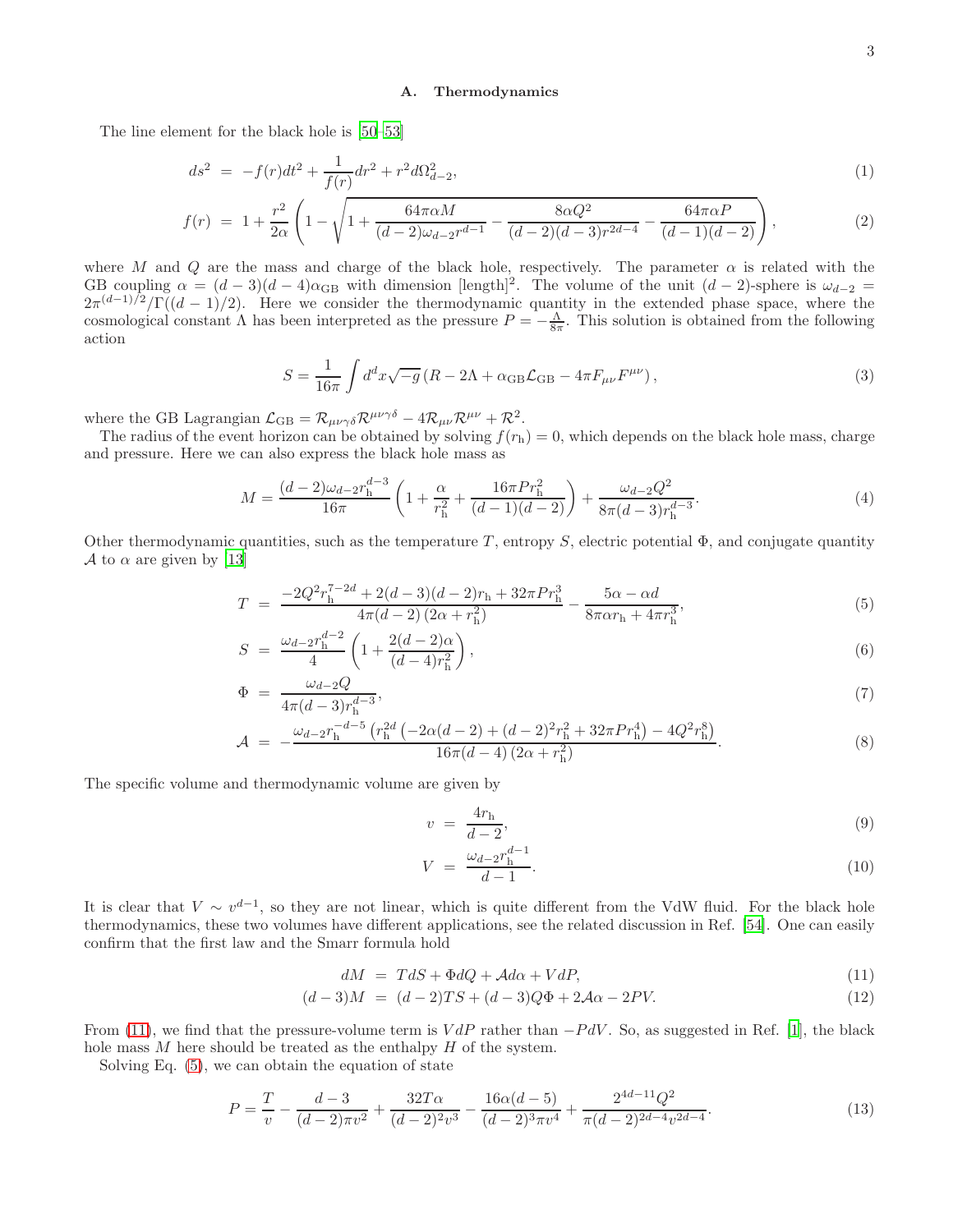Obviously, this equation closely depends on the GB coupling  $\alpha$  and charge Q. According to the classification of the black hole quantities [\[55\]](#page-17-3), this black hole system is a double characteristic parameter system. However, we can reduce these thermodynamic quantities with the charge Q. This shall help us to simplify the study. Via the dimensional analysis, we adopt the following reduced forms

$$
\tilde{T} = TQ^{\frac{1}{d-3}}, \quad \tilde{P} = PQ^{\frac{2}{d-3}}, \quad \tilde{r}_{\rm h} = r_{\rm h}Q^{-\frac{1}{d-3}}, \quad \tilde{v} = vQ^{-\frac{1}{d-3}}, \quad \tilde{V} = VQ^{-\frac{d-1}{d-3}}.
$$
\n(14)

Then the reduced equation of state reads

$$
\tilde{P} = \frac{\tilde{T}}{\tilde{v}} - \frac{d-3}{(d-2)\pi\tilde{v}^2} + \frac{32\tilde{T}\tilde{\alpha}}{(d-2)^2\tilde{v}^3} - \frac{16\tilde{\alpha}(d-5)}{(d-2)^3\pi\tilde{v}^4} + \frac{2^{4d-11}}{\pi(d-2)^{2d-4}\tilde{v}^{2d-4}}.
$$
\n(15)

Now we find that the equation of state only depends on the reduced GB coupling  $\tilde{\alpha} = \alpha/Q^{2/(d-3)}$ . Moreover, we can express the reduced pressure in terms of the thermodynamic volume  $\tilde{V}$ . Another important thermodynamic quantity is the Gibbs free energy, which is

$$
\tilde{G} = \frac{H - TS}{Q} = \frac{\omega_{d-2}}{16\pi(d-4)(d-3)(d-2)(d-1)(2\alpha + \tilde{r}_h^2)\tilde{r}_h^{d+5}} \times \left( (d-3)\tilde{r}_h^{2d} \left( 2\tilde{\alpha}^2(d-2)^2(d-1) + \tilde{\alpha}(d-2)\tilde{r}_h^2 \left( (d-9)d - 96\pi \tilde{P}\tilde{r}_h^2 + 8 \right) + (d-4)\tilde{r}_h^4 \left( (d-3)d - 16\pi \tilde{P}\tilde{r}_h^2 + 2 \right) \right) + 2(d-1)\tilde{r}_h^8 \left( 2\tilde{\alpha}(d-2)(2d-7) + (d-4)(2d-5)\tilde{r}_h^2 \right) \right).
$$
\n(16)

The local thermodynamic stability is measured by the heat capacity. Positive or negative one indicates the system is local stable or unstable. The heat capacity can be calculated by

$$
C_Q = T \left(\frac{\partial S}{\partial T}\right)_{Q,\alpha,P}.\tag{17}
$$

Since it is in a complex form, we shall not show it here. In the following section, we will investigate the phase structure for different dimension number d.

#### B. Ruppeiner geometry and microstructure

In this subsection, we would like to give a brief introduction for the Ruppeiner geometry, and to show how black hole microstructure is uncovered via the geometry.

Here we consider that the system S we concerned is surrounded by its huge environment E. Then the total entropy of the complete system can be written as

$$
S(x^{0}, x^{1}) = S_{S}(x^{0}, x^{1}) + S_{E}(x^{0}, x^{1}),
$$
\n(18)

where we assume the system has two independent thermodynamic extensive variables  $x^0$  and  $x^1$ . Moreover,  $S_S \ll x^0$  $S_{\rm E} \sim S$  is required. Near the local maximum of the entropy at  $x^{\mu} = x_0^{\mu}$ , we expand the total entropy as

$$
S = S_0 + \frac{\partial S_S}{\partial x^{\mu}} \bigg|_{x_0^{\mu}} \Delta x_S^{\mu} + \frac{\partial S_E}{\partial x^{\mu}} \bigg|_{x_0^{\mu}} \Delta x_E^{\mu} + \frac{1}{2} \frac{\partial^2 S_S}{\partial x^{\mu} \partial x^{\nu}} \bigg|_{x_0^{\mu}} \Delta x_S^{\mu} \Delta x_S^{\nu} + \frac{1}{2} \frac{\partial^2 S_E}{\partial x^{\mu} \partial x^{\nu}} \bigg|_{x_0^{\mu}} \Delta x_E^{\mu} \Delta x_E^{\nu} + \cdots, \quad (\mu, \nu = 0, 1),
$$
\n(19)

where we denote the local maximum of the entropy  $S(x_0^{\mu})$  with  $S_0$ . Since the fluctuating parameters are additive, i.e.,  $x_S^{\mu} + x_E^{\mu} = x_{total}^{\mu} = constant$ , one can easily get  $\frac{\partial S_S}{\partial x^{\mu}}\Big|_0 \Delta x_S^{\mu} + \frac{\partial S_E}{\partial x^{\mu}}\Big|_0 \Delta x_E^{\mu} = 0$ . Thus we have  $\Delta S = S - S_0$ ,

$$
\Delta S = \frac{1}{2} \frac{\partial^2 S_S}{\partial x^\mu \partial x^\nu} \bigg|_0 \Delta x_S^\mu \Delta x_S^\nu + \frac{1}{2} \frac{\partial^2 S_E}{\partial x^\mu \partial x^\nu} \bigg|_0 \Delta x_E^\mu \Delta x_E^\nu + \cdots \tag{20}
$$

The second term is much smaller than the first term, so we ignore it. Finally, the probability of finding the system in the internals  $x_0 \sim (x_0 + \Delta x_0)$  and  $x_1 \sim (x_1 + \Delta x_1)$  can be expressed in the following form

$$
P(x^0, x^1) \propto e^{-\frac{1}{2}\Delta l^2},\tag{21}
$$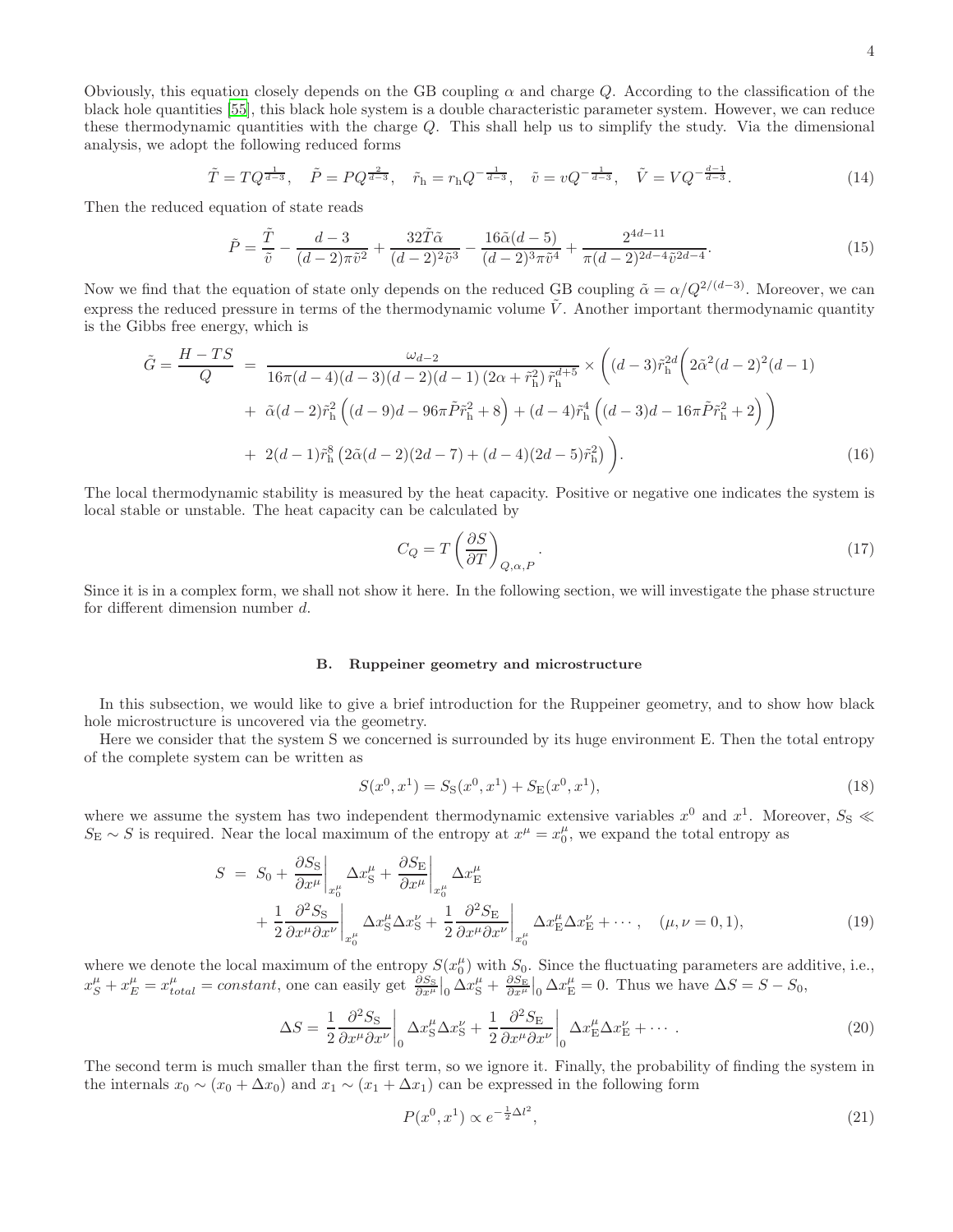where

$$
\Delta l^2 = -\frac{1}{k_B} g_{\mu\nu} \Delta x^{\mu} \Delta x^{\nu},\tag{22}
$$

$$
g_{\mu\nu} = \left. \frac{\partial^2 S_S}{\partial x^{\mu} \partial x^{\nu}} \right|_0.
$$
 (23)

According to the thermodynamic information geometry,  $\Delta l^2$  measures the distance between two neighboring fluctuation states. The less probable a fluctuation between two neighboring states, the longer the distance between them. Following the Riemannian geometry, we can construct the corresponding scalar curvature for this Ruppeiner geometry. The empirical observation suggests that positive (negative) scalar curvature indicates the repulsive (attractive) interaction among the small molecules of the system. Further study also uncovers that the scalar curvature is related to the correlation length for the thermodynamic system near the critical point.

Taking the internal energy U and thermodynamic volume V as the fluctuation coordinates, the line element can be reexpressed via the first law of the black hole thermodynamics as

$$
dl^2 = -\frac{1}{T} \left( \frac{\partial^2 F}{\partial T^2} \right)_V dT^2 + \frac{1}{T} \left( \frac{\partial^2 F}{\partial V^2} \right)_T dV^2,
$$
\n(24)

where the free energy  $F = U - TS$  and it satisfies the differential law  $dF = -SdT - PdV$ . By making use of the heat capacity at constant volume  $C_V = T(\partial_T S)_V$ , the line element reads

$$
dl^2 = \frac{C_V}{T^2}dT^2 - \frac{(\partial_V P)_T}{T}dV^2.
$$
\n
$$
(25)
$$

The scalar curvature for this geometry is [\[27](#page-16-1)]

$$
R = \frac{1}{2C_V^2(\partial_V P)^2} \Biggl\{ T(\partial_V P) \Biggl[ (\partial_T C_V)(\partial_V P - T \partial_{T,V} P) + (\partial_V C_V)^2 \Biggr] + C_V \Biggl[ (\partial_V P)^2 + T \bigl( (\partial_V C_V)(\partial_{V,V} P) - T(\partial_{T,V} P)^2 \bigr) + 2T(\partial_V P)(T(\partial_{T,T,V} P) - (\partial_{V,V} C_V)) \Biggr] \Biggr\}.
$$
\n(26)

Similar to the charged AdS black holes, here we also have  $C_V = 0$  for the charged GB-AdS black holes. This will lead to the divergence of R. In order to uncover the specific properties hiding behind it, we have defined a new normalized scalar curvature, which is

<span id="page-4-2"></span>
$$
R_{\rm N} = R * C_V = \frac{1}{2} - \frac{T^2 (\partial_{V,T} P)^2 - 2T^2 (\partial_V P)(\partial_{V,T,T} P)}{2(\partial_V P)^2}.
$$
\n(27)

Adopting this normalized scalar curvature, the microstructure has been explored for several different black holes.

### <span id="page-4-0"></span>III. PHASE DIAGRAM AND MICROSTRUCTURE IN FIVE DIMENSIONS

In this section, we shall focus on the five dimensions with  $d=5$  and  $\omega_3=2\pi^2$ . In Refs. [\[11](#page-15-12), [13](#page-15-13)], it was shown that there exists the small-large black hole phase transition. Here we shall examine its phase diagrams in detailed and construct the correspond Ruppeiner geometry.

## A. Phase diagrams and phase transitions

For  $d=5$ , the reduced equation of state, the Gibbs free energy, and the heat capacity are given by

<span id="page-4-1"></span>
$$
\tilde{P} = \frac{3\tilde{T}}{4\tilde{r}_{\rm h}} - \frac{3}{8\pi\tilde{r}_{\rm h}^2} + \frac{3\tilde{\alpha}\tilde{T}}{2\tilde{r}_{\rm h}^3} + \frac{1}{8\pi\tilde{r}_{\rm h}^6},\tag{28}
$$

$$
\tilde{G} = -\frac{\pi \left(2\pi \tilde{T}\tilde{r}_{\rm h}^5 - 3\tilde{r}_{\rm h}^4 + 36\pi \tilde{\alpha}\tilde{T}\tilde{r}_{\rm h}^3 - 6\tilde{\alpha}\tilde{r}_{\rm h}^2 - 3\right)}{16\tilde{r}_{\rm h}^2},\tag{29}
$$

$$
C_{Q}/Q^{3/2} = \frac{3\pi^2 \tilde{r}_{h} \left(8\pi P \tilde{r}_{h}^{6} + 3\tilde{r}_{h}^{4} - 1\right) \left(2\tilde{\alpha} + \tilde{r}_{h}^{2}\right)^{2}}{2\left(6\tilde{\alpha} + 3\tilde{r}_{h}^{6} (16\pi \tilde{\alpha} \tilde{P} - 1) + 8\pi \tilde{P} \tilde{r}_{h}^{8} + 6\tilde{\alpha} \tilde{r}_{h}^{4} + 5\tilde{r}_{h}^{2}\right)}
$$
(30)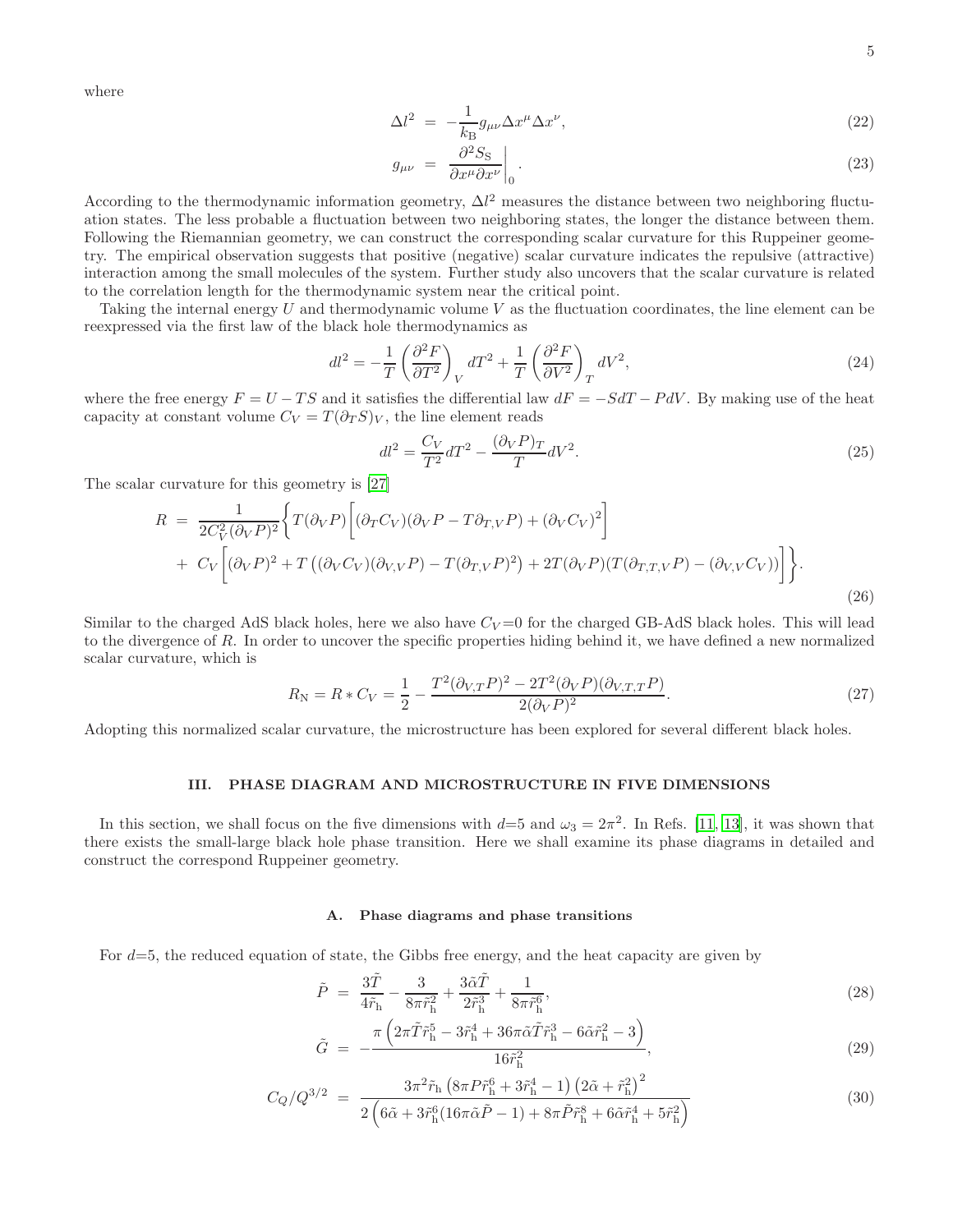

<span id="page-5-0"></span>FIG. 1: Critical points in the  $\tilde{P}\text{-}\tilde{T}$  diagram.  $\tilde{\alpha}$  increases from the right to left. The left and right dots are for  $\tilde{\alpha}=0$  and  $\infty$ .

The equation of state [\(28\)](#page-4-1) exhibits a small-large black hole phase transition, reminiscent of the liquid-gas phase transition of the VdW fluid. For the phase transition, there is a characteristic critical point indicating a second-order phase transition, which can be determined by

$$
\left(\frac{\partial P}{\partial V}\right)_{T,Q,\alpha} = 0, \quad \left(\frac{\partial^2 P}{\partial V^2}\right)_{T,Q,\alpha} = 0.
$$
\n(31)

Since  $V = \frac{\pi^2}{2}$  $\frac{\tau^2}{2}r_h^4$  for  $d=5$ , the conditions can be expressed as

$$
\left(\frac{\partial \tilde{P}}{\partial \tilde{r}_{\rm h}}\right)_{\tilde{T}, \tilde{\alpha}} = 0, \quad \left(\frac{\partial^2 \tilde{P}}{\partial \tilde{r}_{\rm h}^2}\right)_{\tilde{T}, \tilde{\alpha}} = 0. \tag{32}
$$

Solving the equation, we have

$$
4\tilde{r}_{\rm h}^6 - 24\tilde{\alpha}\tilde{r}_{\rm h}^4 - 5\tilde{r}_{\rm h}^2 - 18\tilde{\alpha} = 0. \tag{33}
$$

Then the critical value of the radius of the horizon can be obtained

$$
\tilde{r}_{\rm hc} = \sqrt{2\alpha + 2\sqrt{\frac{5 + 12\tilde{\alpha}^2}{3}}\cos\Theta},\tag{34}
$$

$$
\Theta = \frac{1}{3} \arccos\left(\frac{6\sqrt{3}\tilde{\alpha}(7 + 4\tilde{\alpha}^2)}{(5 + 12\tilde{\alpha}^2)^{\frac{3}{2}}}\right). \tag{35}
$$

The corresponding critical pressure and temperature are

$$
\tilde{P}_{\rm c} = -\frac{6\tilde{\alpha} + 6\tilde{\alpha}\tilde{r}_{\rm hc}^4 - 3\tilde{r}_{\rm hc}^6 + 5\tilde{r}_{\rm hc}^2}{48\pi\tilde{\alpha}\tilde{r}_{\rm hc}^6 + 8\pi\tilde{r}_{\rm hc}^8},\tag{36}
$$

$$
\tilde{T}_{\rm c} = \frac{\tilde{r}_{\rm hc}^4 - 1}{\pi \tilde{r}_{\rm hc}^3 (6\tilde{\alpha} + \tilde{r}_{\rm hc}^2)}.
$$
\n(37)

We plot the critical point in the  $\tilde{P}\text{-}\tilde{T}$  diagram in Fig. [1](#page-5-0) for varying  $\tilde{\alpha}$ . When  $\tilde{\alpha}=0$ , the critical point curve starts at  $\left(\frac{4}{5.4}\right)$  $\frac{4}{5\sqrt[4]{5\pi}}, \frac{1}{4\sqrt{5}}$  $\frac{1}{4\sqrt{5}\pi}$ ). Then with the increase of  $\tilde{\alpha}$ , the curve extends to low temperature and pressure, and ends at  $(0, 0)$ when  $\tilde{\alpha} \to \infty$ . Each point on this curve is a phase transition point of second-order.

For  $\tilde{\alpha}=0.4$  and 1.4, we plot the heat capacity in Fig. [2](#page-6-0) when the pressure takes its critical values. Obviously, we observe the  $\lambda$  behaviors for these two cases. Such pattern of the heat capacity is reminiscent of that of <sup>4</sup>He. For black hole systems, this behavior was first observed in Ref. [\[17\]](#page-15-14), where a new superfluid was uncovered. Here, we suggest that such  $\lambda$  behavior of the heat capacity implies a second-order phase transition rather a new black hole phase unless the conditions given in Ref. [\[17](#page-15-14)] are satisfied.

Employing these critical thermodynamic quantities, we can construct a universal quantity

$$
\rho = \frac{\tilde{P}_{\rm c}\tilde{r}_{\rm hc}}{\tilde{T}_{\rm c}} = \frac{6\tilde{\alpha} - 3\tilde{r}_{\rm hc}^6 + 6\tilde{\alpha}\tilde{r}_{\rm hc}^4 + 5\tilde{r}_{\rm hc}^2}{8\tilde{r}_{\rm hc}^2(1 - \tilde{r}_{\rm hc}^4)}.
$$
\n(38)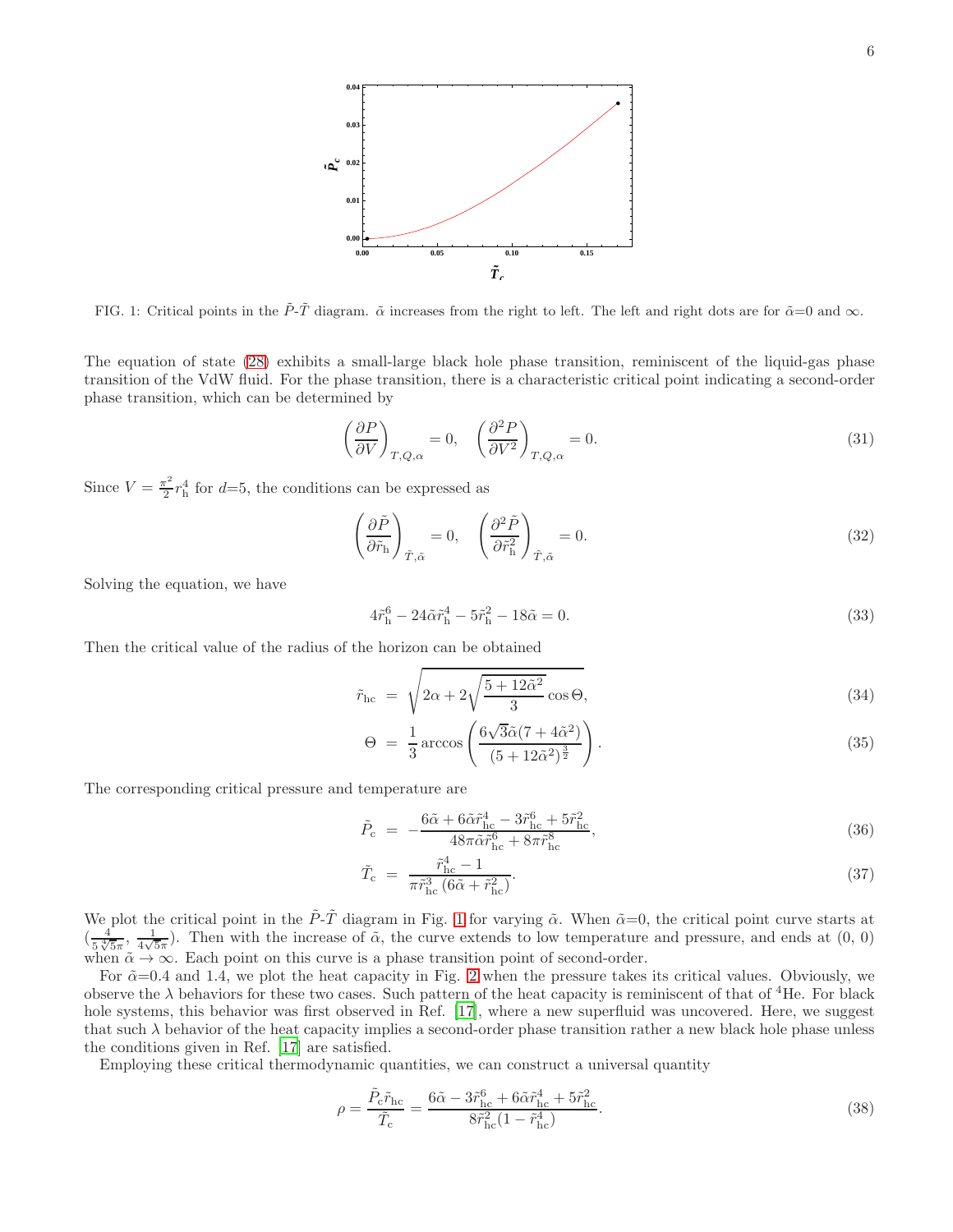

FIG. 2: Heat capacity as a function of the temperature at fixed critical pressure. The divergent behaviors occur at the critical temperature. (a)  $\tilde{\alpha}=0.4$ . (b)  $\tilde{\alpha}=1.4$ . Obviously, the  $\lambda$  phase transition behavior is observed.

<span id="page-6-0"></span>

<span id="page-6-1"></span>FIG. 3: The isothermal curves for the black hole in the  $\tilde{P}\text{-}\tilde{V}$  diagram for (a)  $\tilde{\alpha}=0.4$ .  $\tilde{T}=0.091$ , 0.092, 0.093261 ( $\tilde{T}_{c}$ ), and 0.094 from bottom to top. (b)  $\tilde{\alpha}=1.4$ .  $\tilde{T}=0.053$ , 0.0536, 0.054209 ( $\tilde{T}_{c}$ ), and 0.055 from bottom to top.

For  $\alpha=0$ , we have  $\rho=5/16$ .

Next, we plot the isothermal curves and the Gibbs free energies for further understanding the black hole phase transition. The isothermal curves are shown in Fig. [3](#page-6-1) in the P-V diagram for  $\tilde{\alpha}=0.4$  and 1.4, respectively. From these figures, one can observe nonmonotonic behavior for low temperature, which indicates the existence of the smalllarge phase transition. For fixed temperature, these black hole branches of the positive slope are nonphysical. They should be removed by other mechanisms, one of which is the Maxwell equal area law. One can draw a horizontal line to construct two equal areas on one isothermal curve. Then the pressure and temperature corresponding to the horizontal line denote the values of the phase transition point. In our reduced treatment, it is equivalent to fix the charge, so the equal area law is also applicable in the  $\tilde{P}\tilde{V}$  diagram on determining the phase transition point.

Another alternative on determining the phase transition is the Gibbs free energy. We show its behavior in Fig. [4.](#page-7-0) When the temperature is lower than the critical value, there is the characteristic swallow tail behavior. Combining the thermodynamic choice that a system always prefers the lowest free energy, the phase transition exactly occurs at the intersection point of the Gibbs free energy. Therefore, one can also use such property to numerically solve the phase transition point.

Actually, these two approaches coincide with each other when the first law of the black hole thermodynamics holds. Here we display the phase structures in the  $\vec{P}\cdot\vec{T}$  and  $\vec{T}\cdot\vec{r}$ <sub>h</sub> diagrams in Figs. [5](#page-7-1) and [6,](#page-7-2) respectively. In the  $\vec{P}\cdot\vec{T}$ diagram shown in Fig. [5,](#page-7-1) the red solid curves are for the coexistence phase of small and large black holes. Above the curve is the small black hole region and below it is the large black hole region. Black dots denote the critical points, where the second-order phase transition occurs. Moreover, we also observe that the critical point is shifted toward low temperature and pressure for big  $\tilde{\alpha}$ . In Fig. [6,](#page-7-2) the phase diagram is described in the  $\tilde{T}$ - $\tilde{r}_h$  diagram. Obviously, the coexistence curve given in Fig. [5](#page-7-1) becomes the coexistence region, see below the red curve. The small and large black hole regions, respectively, locate at the left and right. For different  $\tilde{\alpha}$ , the pattern is similar, while with different peaks indicating different critical points.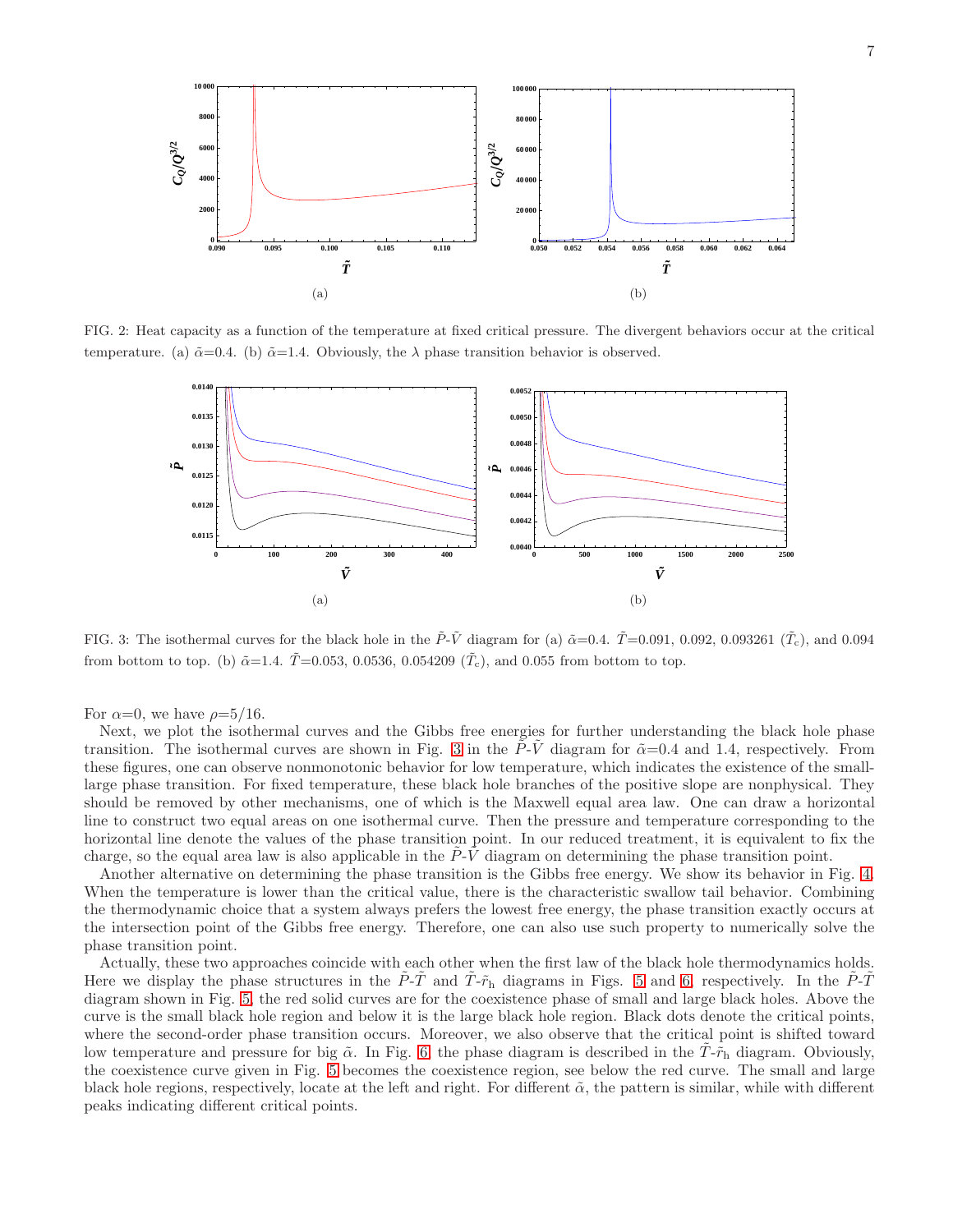

FIG. 4: Behaviors of the Gibbs free energy for fixed temperature. a)  $\tilde{\alpha}=0.4$ .  $\tilde{T}=0.091$ , 0.092, 0.093261 ( $\tilde{T}_{c}$ ), and 0.094 from left to right. (b)  $\tilde{\alpha}$ =1.4.  $\tilde{T}$ = $\tilde{T}$ =0.053, 0.0536, 0.054209 ( $\tilde{T}_{c}$ ), and 0.055 from left to right.

<span id="page-7-0"></span>

<span id="page-7-1"></span>FIG. 5: Phase structures in  $\tilde{P}\text{-}\tilde{T}$  diagram. (a)  $\tilde{\alpha}=0.4$ . (b)  $\tilde{\alpha}=1.4$ . SBH and LBH are for the small and large black holes. Black dots denote the critical points.

As shown in Fig. [6,](#page-7-2) the radius of the black hole horizon has a sudden change for a fixing phase transition temperature, which indicates that black hole microstructure gets a significant change. Now we define two new radii shifted by the critical value of the horizon radius at the phase transition

$$
\tilde{r}_{\rm h1} = \tilde{r}_{\rm hl} - \tilde{r}_{\rm hc}, \quad \tilde{r}_{\rm h2} = \tilde{r}_{\rm hc} - \tilde{r}_{\rm hs}, \tag{39}
$$

where  $\tilde{r}_{\rm hs}$  and  $\tilde{r}_{\rm hl}$  denote the horizon radius of the coexistence small and large black holes. We describe  $\tilde{r}_{\rm h1}$  and  $\tilde{r}_{\rm h2}$ 



<span id="page-7-2"></span>FIG. 6: Phase structures in the  $\tilde{T}$ - $\tilde{r}_{h}$  diagram. (a)  $\tilde{\alpha}$ =0.4. (b)  $\tilde{\alpha}$ =1.4.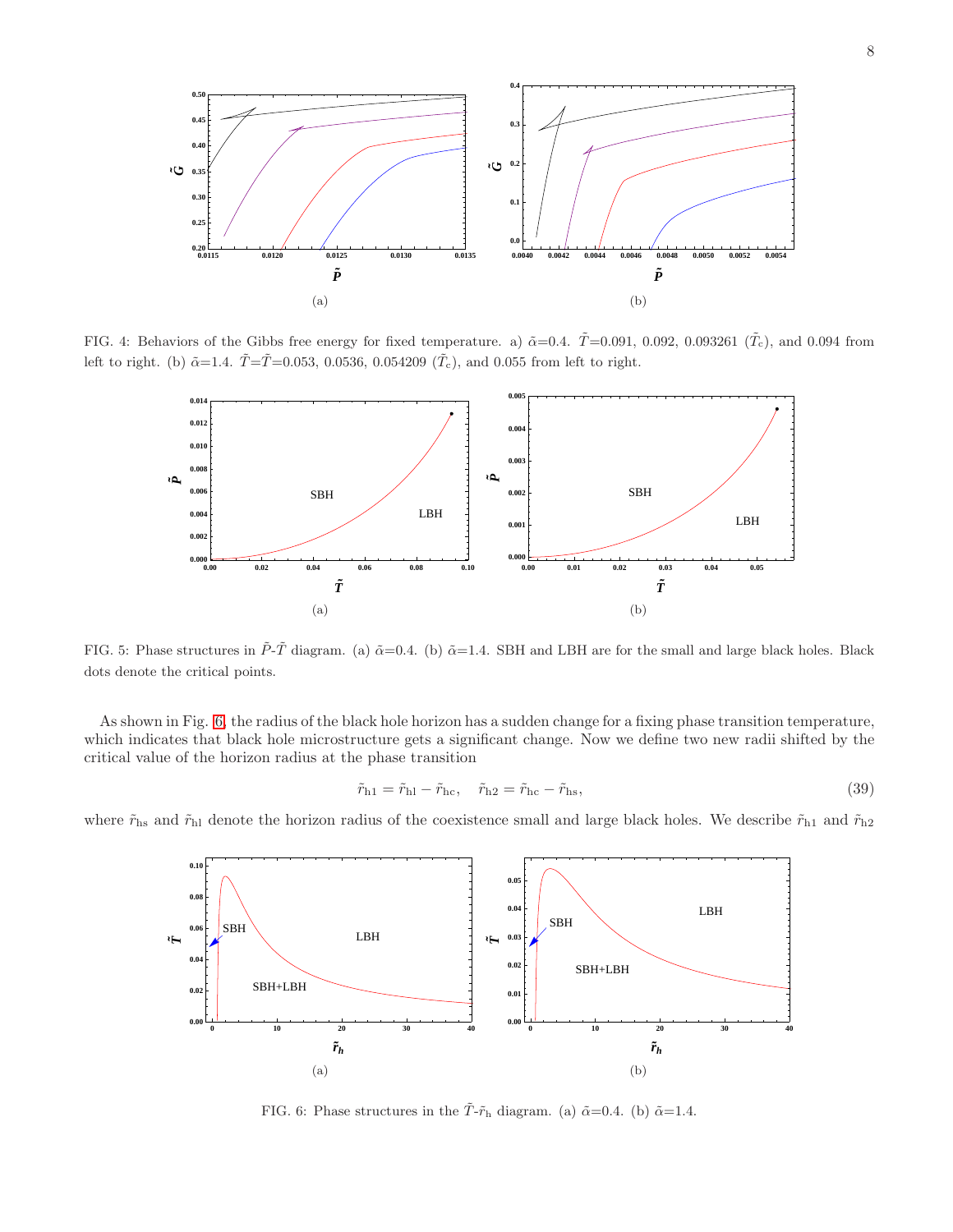<span id="page-8-1"></span>

<span id="page-8-0"></span>FIG. 7: Behaviors of  $\tilde{r}_{h1}$  (a) and  $\tilde{r}_{h2}$  (b). Red solid curves are for  $\tilde{\alpha}=0.4$  and blue dashed curves are for  $\tilde{\alpha}=1.4$ .

in Fig. [7.](#page-8-0) From Fig. [7\(a\),](#page-8-1) we find that  $\tilde{r}_{h1}$  has large values near  $\tilde{T}=0$ . Then it decreases with  $\tilde{T}$ . At the critical temperature,  $\tilde{r}_{h1}$  vanishes for  $\tilde{\alpha}=0.4$  and 1.4. Similar phenomena can also be observed for  $\tilde{r}_{h2}$ , see in Fig. [7\(b\).](#page-8-2) The only difference is that near  $\tilde{T}=0$ ,  $\tilde{r}_{h2}$  is finite. For example,  $\tilde{r}_{h2}=1.25$  and 2.28 for  $\tilde{\alpha}=0.4$  and 1.4, respectively. The reason is that  $\tilde r_{\rm hl}$  has no boundary, while  $\tilde r_{\rm hs}$  cannot be smaller than zero.

As shown above  $\tilde{r}_{h1}$  and  $\tilde{r}_{h2}$  vanish at the critical temperature, now, we aim to calculate its critical exponent. After the numerical calculation near  $\dot{T}=0$ , we fit the data with the following form

<span id="page-8-5"></span><span id="page-8-2"></span>
$$
\tilde{r}_{h1,2} = a(\tilde{T}_c - \tilde{T})^b,\tag{40}
$$

where a and b are the fitting coefficients. We show the critical points and fitting coefficients in Table [I.](#page-8-3) Focusing on the coefficient b, we find that all them are near  $1/2$  with the relative deviation within 1.6%. Actually this value can also be obtained via expanding the equation of state of the system near the critical point. So we can conclude that  $\tilde{r}_{h1}$ and  $\tilde{r}_{h2}$  have a critical exponent 1/2. Hence  $\tilde{r}_{h1,2}$ , or the horizon radius, can serve as order parameters to characterize the small-large black hole phase transition. This also provides a fundamental interpretation of the horizon radius on investigating the dynamic process of the phase transitions.

| $\alpha$ | $\sim$ | $r_{\rm hc}$ | a.                                                                       |  |
|----------|--------|--------------|--------------------------------------------------------------------------|--|
|          |        |              | $0.4$ $0.012748$ $0.093261$ $2.016305$ $12.8281/10.0179$ $0.5095/0.4903$ |  |
|          |        |              | 1.4 0.004560 0.054209 3.039192 32.6572/26.0413 0.5078/0.4913             |  |

<span id="page-8-3"></span>TABLE I: Values of the critical points and fitting coefficients for  $\tilde{\alpha}=0.4$  and  $\tilde{\alpha}=1.4$ . .../... means the data are for  $\tilde{r}_{h1}/\tilde{r}_{h2}$ .

#### B. Ruppeiner geometry and microstructure

As observed in Refs. [\[45](#page-16-7), [46](#page-16-5)], the neutral GB-AdS black hole has an intriguing property that its interaction among the microscopic constituents maintains the same while its microstructure behaves different before and after the smalllarge black hole phase transition. In this subsection, we shall study the microstructure of the black hole in five dimensions and see whether this property holds for the charged case in the canonical ensemble.

Making use of the equation of state [\(28\)](#page-4-1), we obtain the corresponding normalized scalar curvature of the Ruppeiner geometry via [\(27\)](#page-4-2). When expressing in terms of  $\tilde{T}$  and  $\tilde{r}_{h}$ , we have

<span id="page-8-4"></span>
$$
R_{\rm N} = -\frac{\left(4\tilde{r}_{\rm h}^4 - 1\right)\left(12\pi\tilde{\alpha}\tilde{T}\tilde{r}_{\rm h}^3 + 2\pi\tilde{T}\tilde{r}_{\rm h}^5 - \tilde{r}_{\rm h}^4 + 1\right)}{2\left(6\pi\tilde{\alpha}\tilde{T}\tilde{r}_{\rm h}^3 + \pi\tilde{T}\tilde{r}_{\rm h}^5 - \tilde{r}_{\rm h}^4 + 1\right)^2}.
$$
\n(41)

Obviously, the charge is absent by using the reduced thermodynamic quantities. We plot  $R_N$  for different T and  $\tilde{r}_h$  for  $\tilde{\alpha} = 0.4$  in Fig. [8.](#page-9-0) Other values of  $\tilde{\alpha}$  share the similar pattern. For low temperature,  $R_N$  has two negative divergences at two  $\tilde{r}_{h}$ . These two divergences merger at the critical point, and disappear beyond the critical temperature.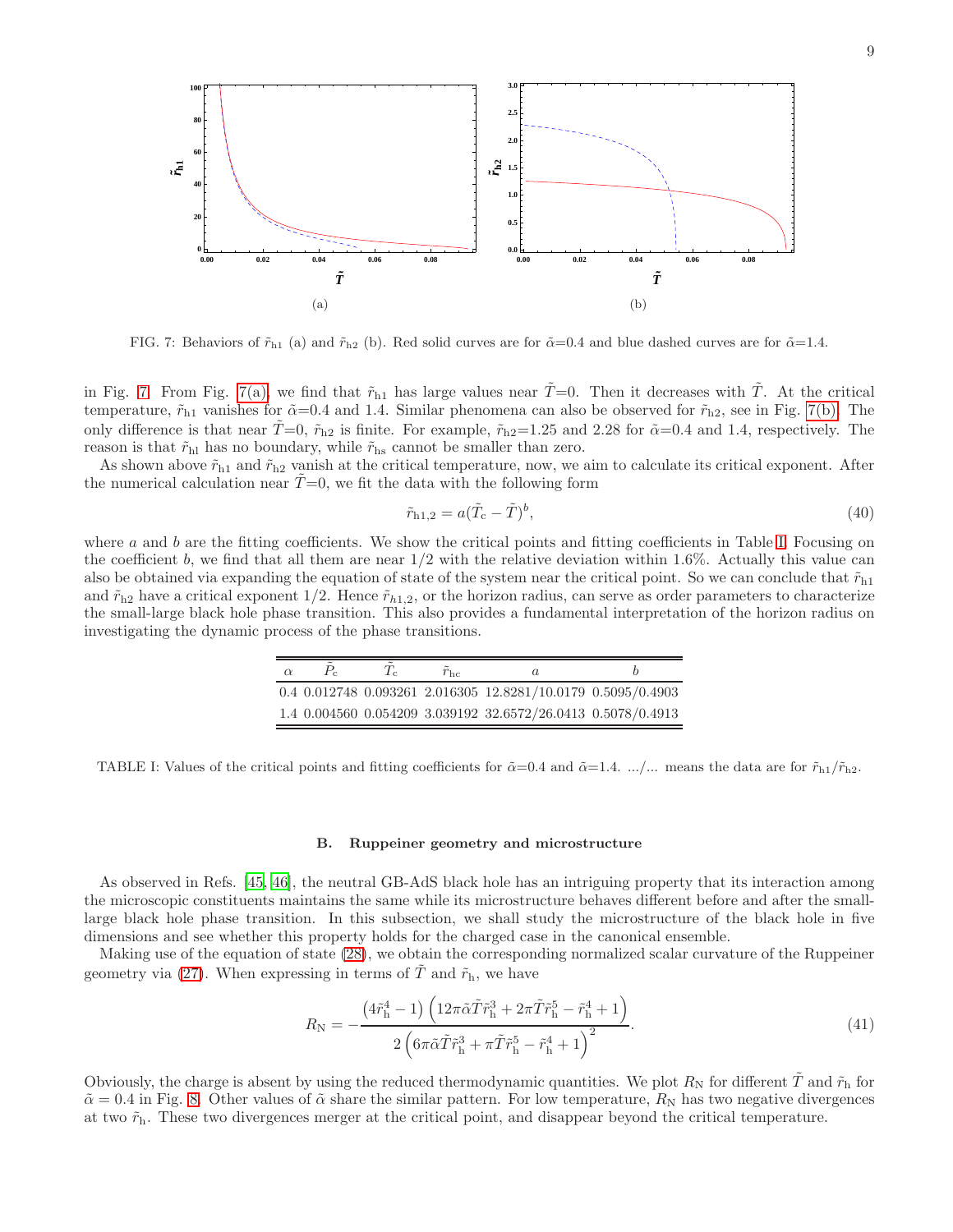

<span id="page-9-0"></span>FIG. 8: The normalized scalar curvature  $R_N$  as a function of  $\tilde{T}$  and  $\tilde{r}_h$  for  $\tilde{\alpha} = 0.4$ .

<span id="page-9-2"></span>

<span id="page-9-1"></span>FIG. 9: Behaviors of  $R_N$  for different fixing temperature with  $\tilde{\alpha}=0.4$ . (a)  $\tilde{T}=0.4\tilde{T_c}$ . (b)  $\tilde{T}=0.8\tilde{T_c}$ . (c)  $\tilde{T}=\tilde{T_c}$ . (d)  $\tilde{T}=1.2\tilde{T_c}$ .

In order to show the details, we display  $R_N$  for  $\tilde{T} = 0.4\tilde{T_c}$ ,  $0.8\tilde{T_c}$ ,  $\tilde{T_c}$ , and 1.2  $\tilde{T_c}$  in Fig. [9.](#page-9-1) It is clear that there are two negative divergent points for  $\tilde{T}=0.4\tilde{T_c}$  and  $0.8\tilde{T_c}$ , and one for  $\tilde{T}=\tilde{T_c}$ . While when  $\tilde{T}=1.2\tilde{T_c}$ , there is only a well with finite depth. More importantly, for  $\tilde{T}=0.4\tilde{T}_{\rm c}$  shown in Fig. [9\(a\),](#page-9-2) we find that there are two parameter regions, where  $R_N$  is positive. One of them is at small  $\tilde{r}_h$ . For different temperatures, we always observe positive  $R_N$ . Another region is near  $\tilde{r}_{h}$ =2. However, it only appears for  $\tilde{T}=0.4\tilde{T}_{c}$ .

Now, we aim to uncover the divergent point and zero point of  $R_N$ . Solving [\(41\)](#page-8-4), we obtain the divergent temperature  $\tilde{T}_{\text{sp}}$  of  $R_{\text{N}}$ , which gives

$$
\tilde{T}_{\rm sp} = \frac{\tilde{r}_{\rm h}^4 - 1}{\pi \tilde{r}_{\rm h}^3 (\tilde{r}_{\rm h}^2 + 6\tilde{\alpha})}.
$$
\n(42)

Actually, the curve described by this temperature separates the metastable and unstable black hole branches, so we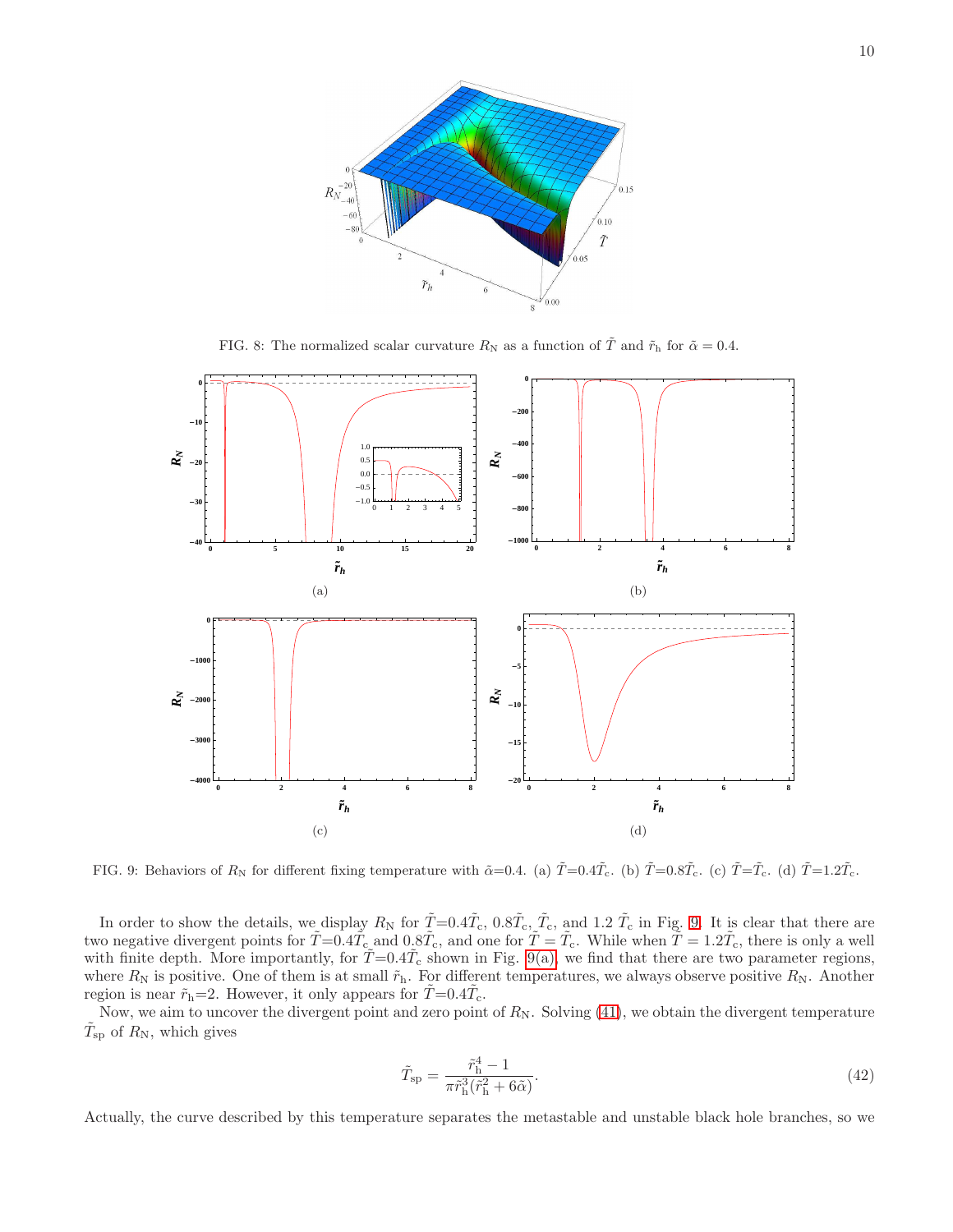

<span id="page-10-0"></span>FIG. 10: The coexistence curves (red solid lines), spinodal curves (blue dashed lines), and the sign-changing curves of  $R_N$  (black dot-dashed lines). The normalized scalar curvature  $R_N$  diverges at the spinodal curves. Both the spinodal and sign-changing curves start at  $\tilde{r}_{h}=1/\sqrt{2}$ . In the shadow regions I, II, and III,  $R_{N}$  is positive, otherwise, it is negative. (a)  $\tilde{\alpha}=0.4$ . (b)  $\tilde{\alpha}=1.4$ .

can call it the spinodal curve. The temperature corresponding to zero point is

$$
\tilde{T}_0 = \frac{1}{2}\tilde{T}_{\rm sp}.\tag{43}
$$

Besides, at

$$
\tilde{r}_{\rm h} = 1,\tag{44}
$$

 $R_N$  will also vanish. We name the zero point curve of  $R_N$  as the sign-changing point, across which  $R_N$  changes its sign.

We describe these characteristic curves in the phase diagram in Fig. [10](#page-10-0) for  $\tilde{\alpha}=0.4$  and 1.4, respectively. The red solid curves are the coexistence curves of small and large black holes, below which is the coexistence regions, and the equation of state [\(28\)](#page-4-1) may not hold. So we need to exclude such regions when we consider the normalized scalar curvature  $R_N$ , where we have used the equation of state in the calculation. The spinodal curves are marked in blue dashed lines. They only meet the coexistence curves at the critical points. The black dot-dashed lines are for the sign-changing curves, which separate the phase diagram into two regions, one with positive  $R_N$  and another with negative  $R_N$  shown in shadow regions.

For each  $\tilde{\alpha}$ , we find that there are three regions I, II, and III that have positive  $R_N$ , indicating that the repulsive interaction dominates among the black hole microstructure. While in other regions, the attractive interaction dominates. Since regions I and III are in the coexistence regions, we exclude them in our consideration. However, in region II, the small black holes with higher temperature always have positive  $R_N$ . So the repulsive interaction can be observed for the charged GB-AdS black holes. This behavior is quite similar to the charged AdS black hole without the GB coupling [\[27\]](#page-16-1), while different from the neutral GB-AdS black holes [\[45,](#page-16-7) [46\]](#page-16-5).

We also show the behaviors of  $R_N$  along the coexistence small and large black hole curves for  $\tilde{\alpha}=0.4$  and 1.4 in Fig [11.](#page-11-1) With the increase of the temperature, both the curves decrease, and go to negative infinity at the critical temperature. In particular,  $R_N$  is positive at low temperature, T <0.062312 for  $\tilde{\alpha}=0.4$  and T <0.028235 for  $\tilde{\alpha}=1.4$ when it goes along the coexistence small black holes indicating that the repulsive interaction exists.

At the critical temperature, all these curves go to negative infinity. Here we plot  $\ln |R_N|$  as a function of  $\ln(\tilde{T}_c - \tilde{T})$ in Fig. [12](#page-11-2) near the critical temperature. An intuitive impression is that it has a linear relation. We fit the data in the following form

<span id="page-10-1"></span>
$$
\ln|R_N| = \beta \ln(\tilde{T}_c - \tilde{T}) + \gamma. \tag{45}
$$

The fitting coefficients are listed in Table [II.](#page-12-0) From the fitting results, we observe that the coefficient  $\beta$  is much near  $-2$  of relative deviation within 1%, which suggests

$$
R_N \sim (\tilde{T}_c - \tilde{T})^{-2}.
$$
\n(46)

So  $R_N$  has a critical exponent 2. Actually, this critical exponent can also be obtained by expanding the equation of state near the critical point.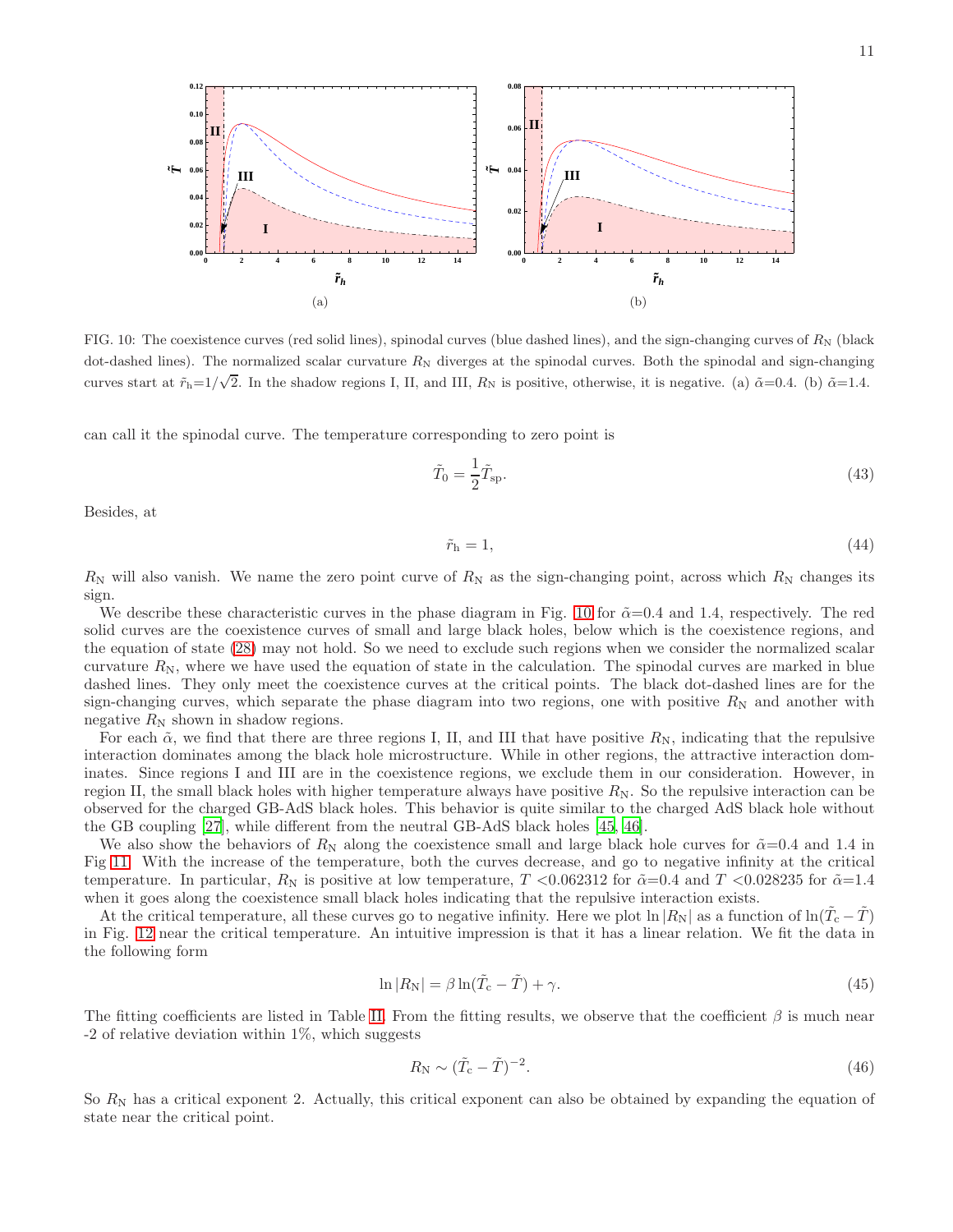

FIG. 11:  $R_N$  along the coexistence small (top blue curves) and large (bottom red curves) black holes. Black dots denote the zero points of  $R_N$ , which are at  $\tilde{T}=0.062312$  and 0.028235, respectively. (a)  $\tilde{\alpha}=0.4$ . (b)  $\tilde{\alpha}=1.4$ .

<span id="page-11-1"></span>

<span id="page-11-2"></span>FIG. 12:  $\ln |R_N|$  vs.  $\ln(\tilde{T}_c - \tilde{T})$  when the temperature is very near its critical values. Bottom blue and top red curves are for the coexistence small and large black holes. (a)  $\tilde{\alpha}$ =0.4. (b)  $\tilde{\alpha}$ =1.4.

In summary, we studied the thermodynamics and Ruppeiner geometry for the five-dimensional charged AdS black holes. Different from the neutral case, we observe that the repulsive interaction could exist for the small black hole with high temperature. Meanwhile, along the coexistence small or large black hole curve,  $R_N$  takes different values indicating that the microscopic interaction changes among the black hole phase transition, where the microstructure changes either. The similar thing is that the normalized scalar curvature goes to negative infinity at the critical point, and it has a critical exponent 2.

### <span id="page-11-0"></span>IV. PHASE DIAGRAM AND MICROSTRUCTURE IN MORE THAN FIVE DIMENSIONS

Next, we consider the case with the dimension number  $d > 5$  and confirm whether the similar properties of  $d=5$ hold.

The equation of state and the Gibbs free energy are

$$
\tilde{P} = \frac{\tilde{r}_{\rm h}^{4-2d}}{8\pi} - \frac{(d-2)\left(d - 4\pi\tilde{T}\tilde{r}_{\rm h} - 3\right)}{16\pi\tilde{r}_{\rm h}^2} - \frac{\tilde{\alpha}(d-2)\left(d - 8\pi\tilde{T}\tilde{r}_{\rm h} - 5\right)}{16\pi\tilde{r}_{\rm h}^4},\tag{47}
$$

$$
\tilde{G} = \frac{(d-2)\omega_{d-2}\tilde{r}_{\rm h}^{3-d}}{4\pi (d^2 - 4d + 3)} + \frac{\omega_{d-2}\tilde{r}_{\rm h}^{d-3}\left(d - 2\pi\tilde{T}\tilde{r}_{\rm h} - 2\right)}{8\pi (d-1)} + \frac{\tilde{\alpha}(d-2)\omega_{d-2}\tilde{r}_{\rm h}^{d-5}\left(d - 6\pi\tilde{T}\tilde{r}_{\rm h} - 4\right)}{4\pi (d-4)(d-1)}.
$$
\n(48)

Solving  $(\partial_{\tilde{r}_{h}}\tilde{P})_{\tilde{T},\tilde{\alpha}} = (\partial_{\tilde{r}_{h},\tilde{r}_{h}}\tilde{P})_{\tilde{T},\tilde{\alpha}} = 0$ , we can obtain the critical point for different d. When d=6, we plot the critical temperature  $\tilde{T}_{c}$  as a function of  $\tilde{\alpha}$  in Fig. [13.](#page-12-1) Interestingly, for fixed  $\tilde{\alpha}$ , more than one critical temperatures are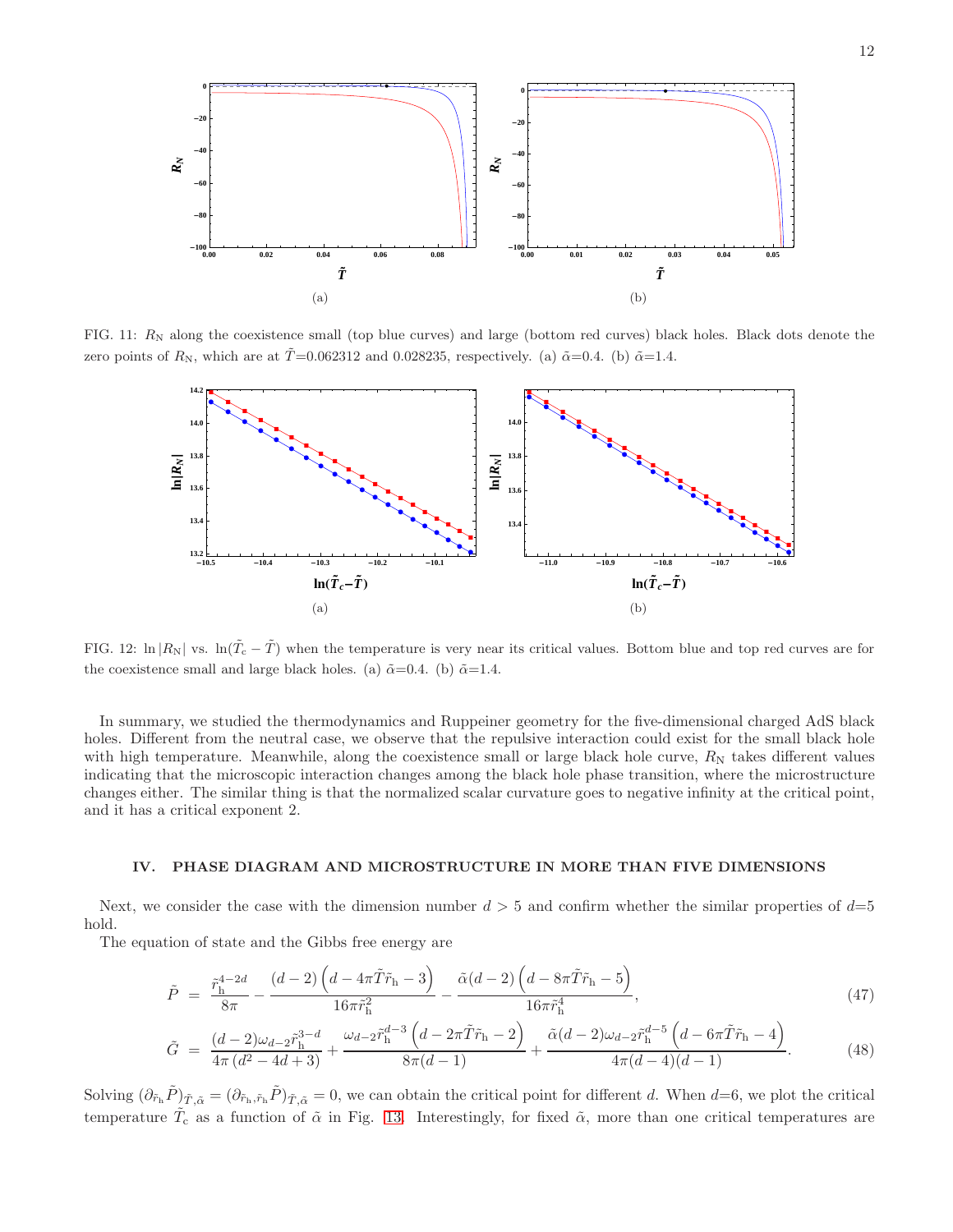<span id="page-12-2"></span>

|  | $\alpha$ $\beta$ (SBH) $\beta$ (LBH) $\gamma$ (SBH) $\gamma$ (LBH) |  |
|--|--------------------------------------------------------------------|--|
|  | $0.4 -2.0342 -1.9609 -7.2129 -6.3822$                              |  |
|  | $1.4 - 2.0131 - 1.9774 - 8.0660 - 7.6425$                          |  |

<span id="page-12-0"></span>TABLE II: Fitting coefficients  $\beta$  and  $\gamma$  along the coexistence small and large black holes.



<span id="page-12-1"></span>FIG. 13: Critical temperature  $\tilde{T}_c$  as a function of  $\tilde{\alpha}$  for d=6. (a) large parameter  $\tilde{\alpha}$  range and (b) small parameter  $\tilde{\alpha}$  range.

observed, which implies that there are several critical points. In a small region  $\tilde{\alpha} \in (2.9, 3.6)$  shown in Fig. [13\(b\),](#page-12-2) we observe three critical temperatures. So there must be some phase transitions beyond the small-large black holes of the VdW type. Actually, there exists a triple point for the six-dimensional charged AdS black holes, which was first observed in our previous paper [\[11\]](#page-15-12). The exact phase diagram for the triple point was also given. Here the triple point is out of our consideration in this paper, so we will leave it for further study.

For  $d=7-9$ , we describe the corresponding critical temperature in Fig. [14.](#page-12-3) For each d, we find that there is only one critical temperature for fixed  $\tilde{\alpha}$ . Its value increases with d. So in higher dimensions, there exists only the VdW type phase transition. Another interesting phenomenon is that there always exists a lower bound for the critical temperature for each d. The locations of the lower bounds  $(\tilde{\alpha}, \tilde{T}_{c})$  for  $d=7, 8, 9$  are  $(5.7207, 0.1131), (5.6586, 0.1706),$ and (5.9334, 0.2277). Obviously, the value of  $\tilde{T}_{c}$  increases with spacetime dimension number d. For  $\tilde{\alpha}=0$ , the critical temperatures keep finite values, which are related to that of the d-dimensional charged AdS black holes given in [\[27\]](#page-16-1), where the small-large black hole phase transition was found.

The normalized scalar curvature for any  $d$  can be calculated through [\(27\)](#page-4-2), which is

$$
R_{\rm N} = \frac{1}{2} - \frac{2\pi^2 \tilde{T}^2 \tilde{r}_{\rm h}^{4d+2} \left(6\tilde{\alpha} + \tilde{r}_{\rm h}^2\right)^2}{\left(\tilde{r}_{\rm h}^{2d} \left(\tilde{r}_{\rm h}^2 \left(-d + 2\pi \tilde{T}\tilde{r}_{\rm h} + 3\right) - 2\tilde{\alpha} \left(d - 6\pi \tilde{T}\tilde{r}_{\rm h} - 5\right)\right) + 2\tilde{r}_{\rm h}^8\right)^2}.
$$
(49)

It is easy to check that  $R_N$  diverges at the spinodal curve. On the other hand, it vanishes when one of the following



<span id="page-12-3"></span>FIG. 14: Critical temperature  $\tilde{T}_{c}$  as a function of  $\tilde{\alpha}$  for  $d=7, 8, 9$  from bottom to top.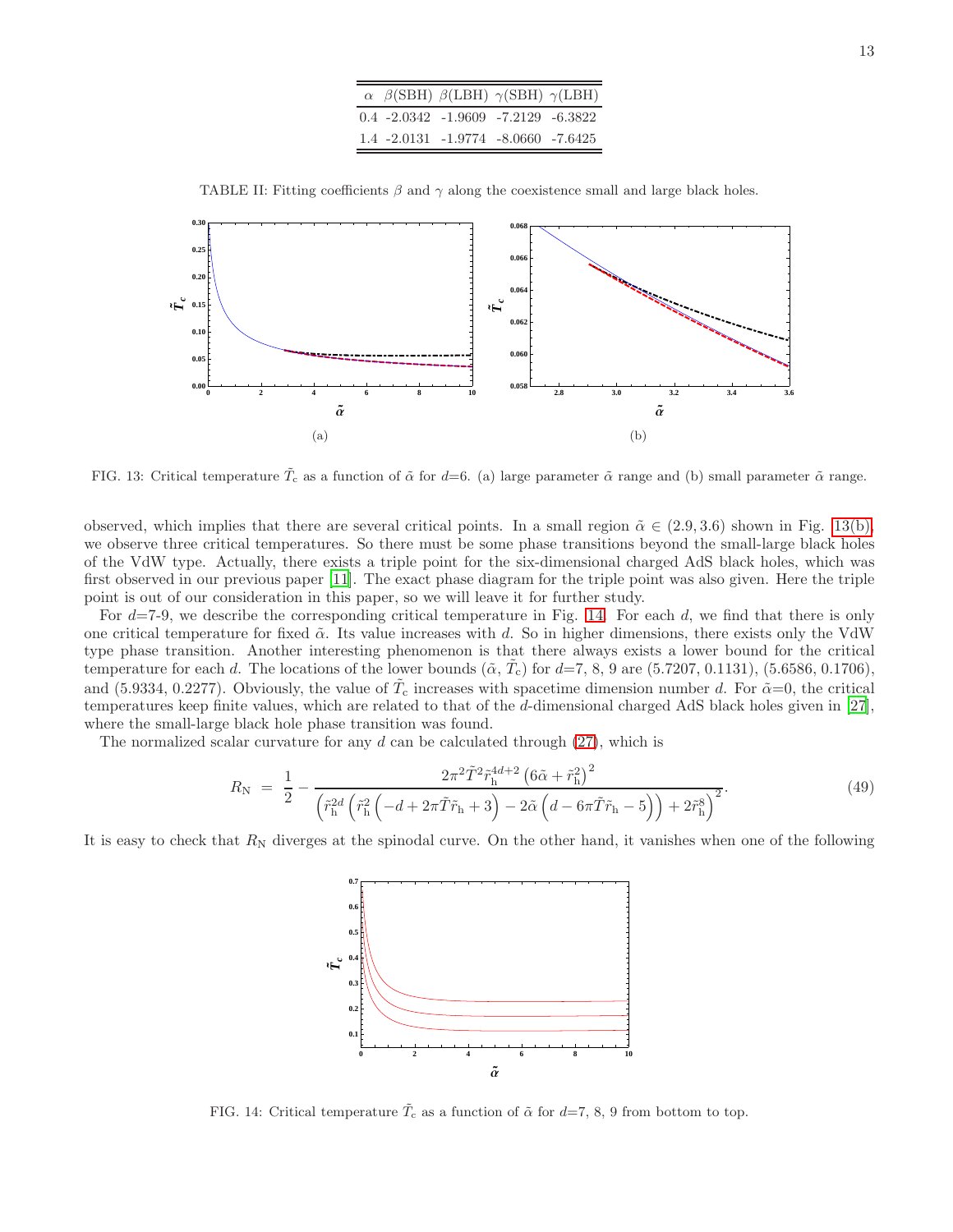

<span id="page-13-0"></span>FIG. 15: Phase diagrams for  $d=6, 7, 8,$  and 9 with  $\tilde{\alpha}=1$ . The coexistence curves and spinodal curves are marked with the red solid lines and blue dashed lines. The sign-changing curves of  $R_N$  is marked with the black dot dashed lines.  $R_N$  is positive in the shadow regions, otherwise, it is negative. (a)  $d=6$ . (b)  $d=7$ . (c)  $d=8$ . (d)  $d=9$ .

conditions is satisfied.

$$
\tilde{r}_{\rm h}^{2d-8} \left( \tilde{r}_{\rm h}^2 \left( -d + 4\pi \tilde{T} \tilde{r}_{\rm h} + 3 \right) - 2\tilde{\alpha} \left( d - 12\pi \tilde{T} \tilde{r}_{\rm h} - 5 \right) \right) + 2 = 0, \tag{50}
$$

$$
\tilde{r}_{\rm h}^{2d-8} \left( 2\tilde{\alpha}(d-5) + (d-3)\tilde{r}_{\rm h}^2 \right) - 2 = 0. \tag{51}
$$

The first condition depends on  $\tilde{T}$ , while the second one does not. So in the  $\tilde{T} - \tilde{r}_h$  diagram, the first condition gives a curve

$$
\tilde{T} = \frac{2\tilde{\alpha}(d-5) - 2\tilde{r}_{\rm h}^{8-2d} + (d-3)\tilde{r}_{\rm h}^2}{4\pi\tilde{r}_{\rm h}(6\tilde{\alpha} + \tilde{r}_{\rm h}^2)},
$$
\n(52)

closely depending on  $\tilde{\alpha}$  and d. While the second condition shows a specific  $\tilde{r}_h$  for each d, which is a vertical line in the  $\tilde{T} - \tilde{r}_h$  diagram. When fixing  $\tilde{\alpha} = 1$ , we have  $\tilde{r}_h = 0.8180, 0.8242,$  and  $0.8347$  for  $d = 7, 8$ , and 9, respectively.

For simplicity, we take  $\tilde{\alpha}=1$  for following study of the phase diagram and Ruppeiner geometry. The critical points are  $(\tilde{P_c}, \tilde{T_c}, \tilde{r}_{hc}) = (0.0184, 0.1105, 1.9138), (0.0448, 0.1653, 1.3999), (0.0954, 0.2271, 1.2171),$  and  $(0.1710, 0.2918,$ 1.1458) for  $d=6-9$ . The phase diagrams are listed in Fig. [15.](#page-13-0) We observe that it is similar with that of  $d=5$ . So for the small black hole with high temperature,  $R_N$  is positive, which indicates that the repulsive interaction can exist among the microstructure. This property is different from the neutral case, while similar to that of four-dimensional charged case [\[27\]](#page-16-1).

Now, we aim to uncover the critical phenomena of the radius of the horizon and the normalized scalar curvatures. We adopt the fitting forms [\(40\)](#page-8-5) and [\(45\)](#page-10-1). By making use of the numerical calculations, we list the fitting coefficients in Table [III.](#page-14-0) It is clear that for the coexistence small or large black hole, b and  $\beta$  are around 1/2 and -2, respectively. So we can conclude that

$$
\tilde{r}_{h1,2} \propto (\tilde{T}_c - \tilde{T})^{\frac{1}{2}},\tag{53}
$$

$$
R_{\rm N} \propto (\tilde{T}_{\rm c} - \tilde{T})^{-2} \tag{54}
$$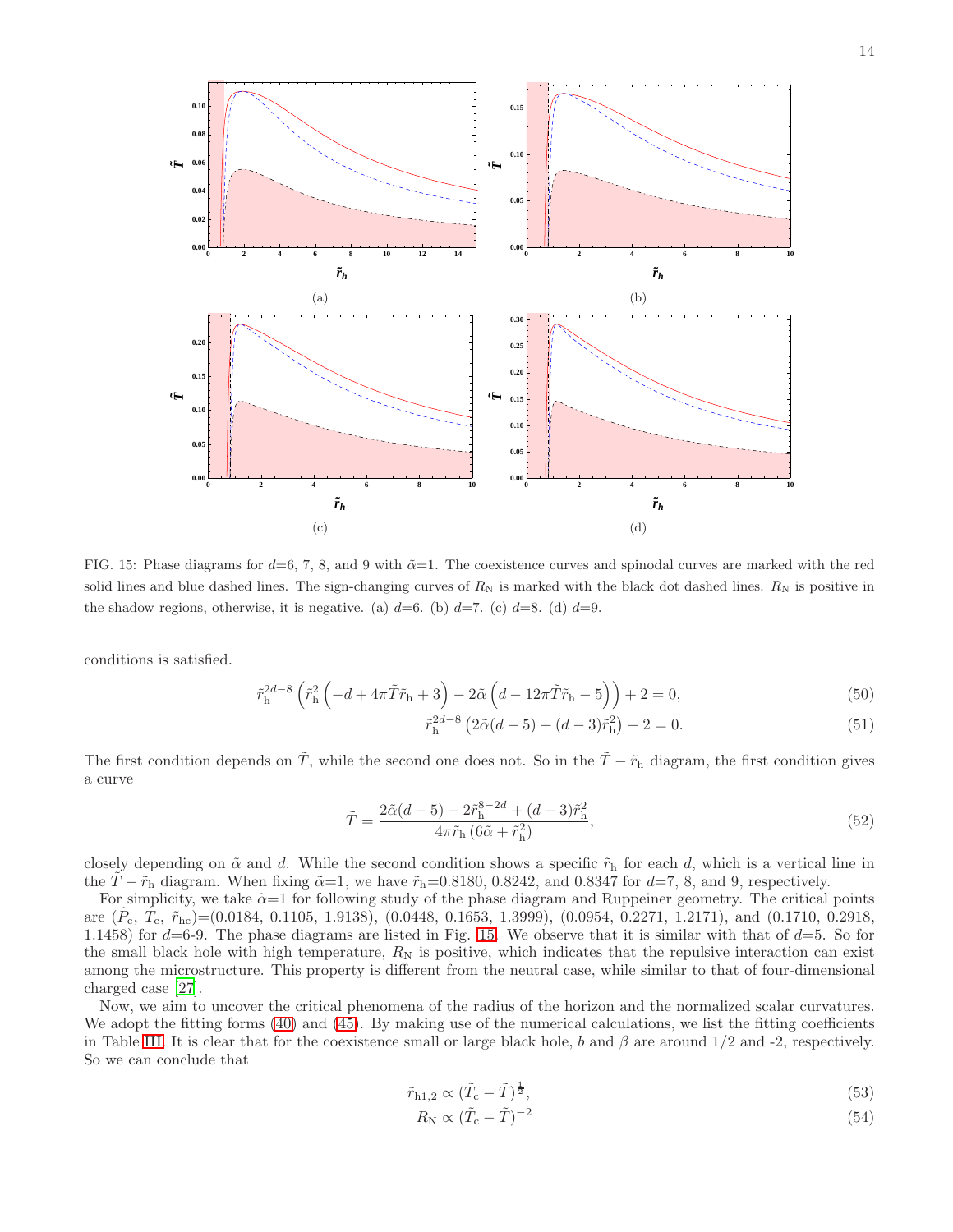hold for higher-dimensional black holes. Therefore, based on this result,  $\tilde{r}_{h1,2}$  can act as the order parameter to describe the black hole phase transition. And the normalized scalar curvature also has a critical exponent in higherdimensional cases.

| $\alpha$                                                        |  |  |
|-----------------------------------------------------------------|--|--|
| 6 13.7123/18.2657 0.4891/0.5110 -1.9651/-2.0386 -6.0817/-6.9303 |  |  |
| 7 6.5117/10.1555 0.4829/0.5180 -1.9683/-2.0385 -5.3804/-6.0545  |  |  |
| 8 3.2645/5.1765 0.4811/0.5203 -1.9894/-2.0137 -5.0189/-5.0989   |  |  |
| 9 2.1115/3.5098 0.4780/0.5241 -1.9608/-2.0487 -4.2470/-4.9299   |  |  |

<span id="page-14-0"></span>TABLE III: Fitting coefficients for  $d=6-9$  with  $\tilde{\alpha}=1$ . .../... means the values are for coexistence small/large black holes. The fitting forms are given in [\(40\)](#page-8-5) and [\(45\)](#page-10-1).

## V. CONCLUSIONS AND DISCUSSIONS

We have studied the phase diagram and Ruppeiner geometry for the d-dimensional charged GB-AdS black holes. The VdW like phase transitions were examined and the normalized scalar curvatures were calculated.

For  $d=5$ , we obtained an analytical form for the critical point of the phase transition. After reducing these thermodynamic quantities with the black hole charge, we found that the critical point is a curve starting at a finite point and ending at the origin with the increase of  $\tilde{\alpha}$  in the P-T diagram. Across the curve, the heat capacity exhibits a  $\lambda$ -like phase transition behavior of <sup>4</sup>He, which indicates that the phase transition is second order. The phase diagrams were clearly shown in the  $\tilde{P}\text{-}\tilde{T}$  and  $\tilde{T}\text{-}\tilde{r}_h$  diagrams. Moreover, we also observed that the radius of the event horizon can serve as the order parameter to characterize the black hole phase transition.

Then we constructed the Ruppeiner geometry for the five-dimensional charged GB-AdS black holes. The corresponding normalized scalar curvatures are calculated. After excluding the coexistence region, we observed that  $R_N$ can be negative or positive. According to the empirical observation of the Ruppeiner geometry, the repulsive interaction is allowed for the microstructure of the small black hole with higher temperature. This result is similar to the four-dimensional charged GB-AdS black holes, while different from the five-dimensional neutral GB-AdS black holes.

For the five-dimensional neutral GB-AdS black holes, one intriguing property is that its microscopic interaction keeps unchanged when the phase transition takes place. However, for the charged cases, when the system goes along the coexistence small and large black holes, we found that their scalar curvatures do not coincide indicating that the microscopic interaction changes during the phase transition, where the black hole microstructure suddenly changes. So the intriguing property does not hold for the charged black holes. We further confirmed that there are the critical phenomena for the normalized scalar curvatures.

Furthermore, we found that for the black holes in more than five dimensions, they share the similar patterns of the phase diagrams and normalized scalar curvatures. For the small black hole with higher temperature, the repulsive interaction always dominates among their microstructure. Meanwhile, the microscopic interaction changes when the small-large black hole phase transition occurs, quite different from the five-dimensional neutral case.

The study provides us with preliminary properties of the microstructure of the charged black holes in the GB gravity. Next, we will focus on the six-dimensional charged GB-AdS black hole, where a triple point is present. These shall help us to get deep understanding of the GB gravity.

#### Acknowledgements

This work was supported by the National Natural Science Foundation of China (Grants No. 12075103, No. 11675064, No. 11875151, and No. 12047501), the 111 Project (Grant No. B20063), and the Fundamental Research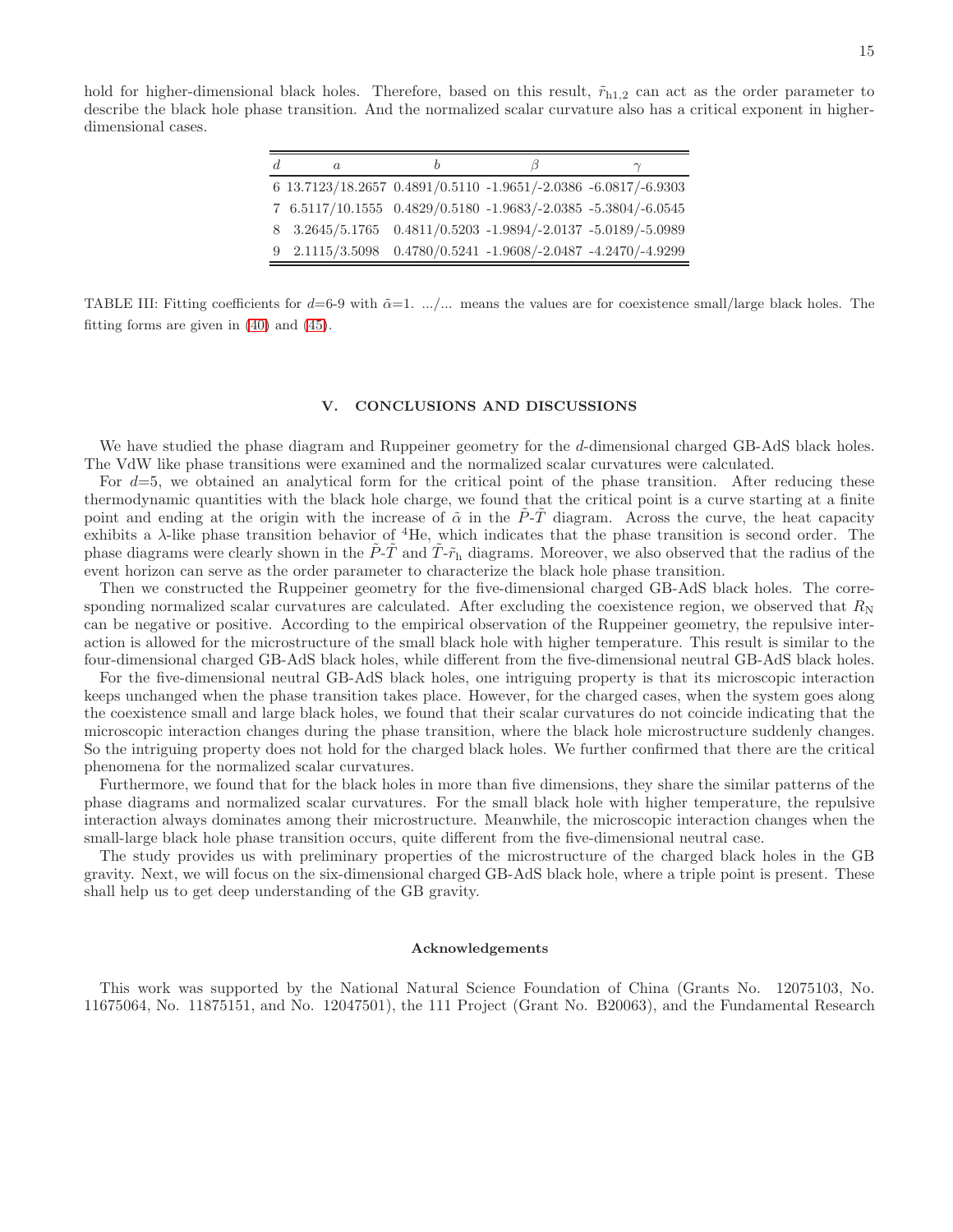Funds for the Central Universities (No. Lzujbky-2019-ct06).

- <span id="page-15-0"></span>[1] D. Kastor, S. Ray, and J. Traschen, Enthalpy and the mechanics of AdS black holes, Class. Quant. Grav. 26, 195011 (2009), [\[arXiv:0904.2765\[](http://arxiv.org/abs/0904.2765)hep-th]].
- <span id="page-15-1"></span>[2] A. Chamblin, R. Emparan, C. V. Johnson, and R. C. Myers, Charged AdS black holes and catastrophic holography, Phys. Rev. D 60, 064018 (1999), [\[arXiv:hep-th/9902170\]](http://arxiv.org/abs/hep-th/9902170).
- [3] A. Chamblin, R. Emparan, C. V. Johnson, and R. C. Myers, Holography, thermodynamics and fluctuations of charged AdS black holes, Phys. Rev. D 60, 104026 (1999), [\[arXiv:hep-th/9904197\]](http://arxiv.org/abs/hep-th/9904197).
- <span id="page-15-2"></span>[4] M. M. Caldarelli, G. Cognola, and D. Klemm, Thermodynamics of Kerr-Newman-AdS Black Holes and Conformal Field Theories, Class. Quant. Grav. 17, 399 (2000), [\[arXiv:hep-th/9908022\]](http://arxiv.org/abs/hep-th/9908022).
- <span id="page-15-3"></span>[5] D. Kubiznak and R. B. Mann, P-V criticality of charged AdS black holes, J. High Energy Phys. 1207, 033 (2012), [\[arXiv:1205.0559\[](http://arxiv.org/abs/1205.0559)hep-th]].
- [6] N. Altamirano, D. Kubiznak, and R. B. Mann, Reentrant phase transitions in rotating ads black holes, Phys. Rev. D 88, 101502(R) (2013), [\[arXiv:1306.5756\[](http://arxiv.org/abs/1306.5756)hep-th]].
- [7] N. Altamirano, D. Kubiznak, R. B. Mann, and Z. Sherkatghanad, Kerr-AdS analogue of triple point and solid/liquid/gas phase transition, Class. Quant. Grav. 31, 042001 (2014), [\[arXiv:1308.2672\[](http://arxiv.org/abs/1308.2672)hep-th]].
- [8] N. Altamirano, D. Kubiznak, R. B. Mann, and Z. Sherkatghanad, Thermodynamics of rotating black holes and black rings: phase transitions and thermodynamic volume, Galaxies 2, 89 (2014), [\[arXiv:1401.2586\[](http://arxiv.org/abs/1401.2586)hep-th]].
- [9] B. P. Dolan, A. Kostouki, D. Kubiznak, and R. B. Mann, Isolated critical point from Lovelock gravity, Class. Quant. Grav. 31, 242001 (2014), [\[arXiv:1407.4783\[](http://arxiv.org/abs/1407.4783)hep-th]].
- <span id="page-15-11"></span>[10] S.-W. Wei and Y.-X. Liu, Critical phenomena and thermodynamic geometry of charged Gauss-Bonnet AdS black holes, Phys. Rev. D 87, 044014 (2013), [\[arXiv:1209.1707\[](http://arxiv.org/abs/1209.1707)gr-qc]].
- <span id="page-15-12"></span>[11] S.-W. Wei and Y.-X. Liu, Triple points and phase diagrams in the extended phase space of charged Gauss-Bonnet black holes in AdS space, Phys. Rev. D **90**, 044057 (2014), [\[arXiv:1402.2837\[](http://arxiv.org/abs/1402.2837)hep-th]].
- [12] A. M. Frassino, D. Kubiznak, R. B. Mann, and F. Simovic, Multiple reentrant phase transitions and triple points in Lovelock thermodynamics, J. High Energy Phys. 1409, 080 (2014), [\[arXiv:1406.7015\[](http://arxiv.org/abs/1406.7015)hep-th]].
- <span id="page-15-13"></span>[13] R.-G. Cai, L.-M. Cao, L. Li, and R.-Q. Yang, P-V criticality in the extended phase space of Gauss-Bonnet black holes in AdS space, J. High Energy Phys. 1309, 005 (2013), [\[arXiv:1306.6233\[](http://arxiv.org/abs/1306.6233)gr-qc]].
- [14] H. Xu, W. Xu, and L. Zhao, Extended phase space thermodynamics for third order Lovelock black holes in diverse dimensions, Eur. Phys. J. C 74, 3074 (2014), [\[arXiv:1405.4143\[](http://arxiv.org/abs/1405.4143)gr-qc]].
- [15] R. A. Hennigar, W. G. Brenna, and R. B. Mann, P-V criticality in quasitopological gravity, J. High Energy Phys. 1507, 077 (2015), [\[arXiv:1505.05517\[](http://arxiv.org/abs/1505.05517)hep-th]].
- [16] R. A. Hennigar and R. B. Mann, Reentrant phase transitions and van der Waals behaviour for hairy black holes, Entropy 17, 8056 (2015), [\[arXiv:1509.06798\[](http://arxiv.org/abs/1509.06798)hep-th]].
- <span id="page-15-14"></span>[17] R. A. Hennigar, R. B. Mann, and E. Tjoa, Superfluid black holes, Phys. Rev. Lett. 118, 021301 (2017), [\[arXiv:1609.02564\[](http://arxiv.org/abs/1609.02564)hep-th]].
- <span id="page-15-4"></span>[18] D.-C. Zou, R. Yue, and M. Zhang, Reentrant phase transitions of higher-dimensional AdS black holes in dRGT massive gravity, Eur. Phys. J. C 77, 256 (2017), [\[arXiv:1612.08056\[](http://arxiv.org/abs/1612.08056)gr-qc]].
- <span id="page-15-5"></span>[19] S. W. Hawking, Particle creation by black holes, Commun. Math. Phys. 43, 199 (1975).
- [20] J. Bekenstein, Black holes and the second law, Lett. Nuovo Cim. 4, 737 (1972).
- <span id="page-15-6"></span>[21] J. D. Bekenstein, Black holes and entropy, Phys. Rev. D 7, 2333 (1973).
- <span id="page-15-7"></span>[22] J. M. Bardeen, B. Carter, and S. Hawking, The four laws of black hole mechanics, Commun. Math. Phys.31, 161 (1973).
- <span id="page-15-8"></span>[23] G. Ruppeiner, Riemannian geometry in thermodynamic fluctuation theory, Rev. Mod. Phys. 67, 605 (1995); Erratum: Rev. Mod. Phys. 68, 313 (1996).
- <span id="page-15-9"></span>[24] R.-G. Cai and J.-H. Cho, Thermodynamic curvature of the BTZ black hole, Phys. Rev. D 60, 067502 (1999).
- <span id="page-15-10"></span>[25] S.-W. Wei and Y.-X. Liu, Insight into the microscopic structure of an AdS black hole from thermodynamical phase transition, Phys. Rev. Lett. 115, 111302 (2015), [\[arXiv:1502.00386\[](http://arxiv.org/abs/1502.00386)gr-qc]]; Erratum: Phys. Rev. Lett. 116, 169903 (2016).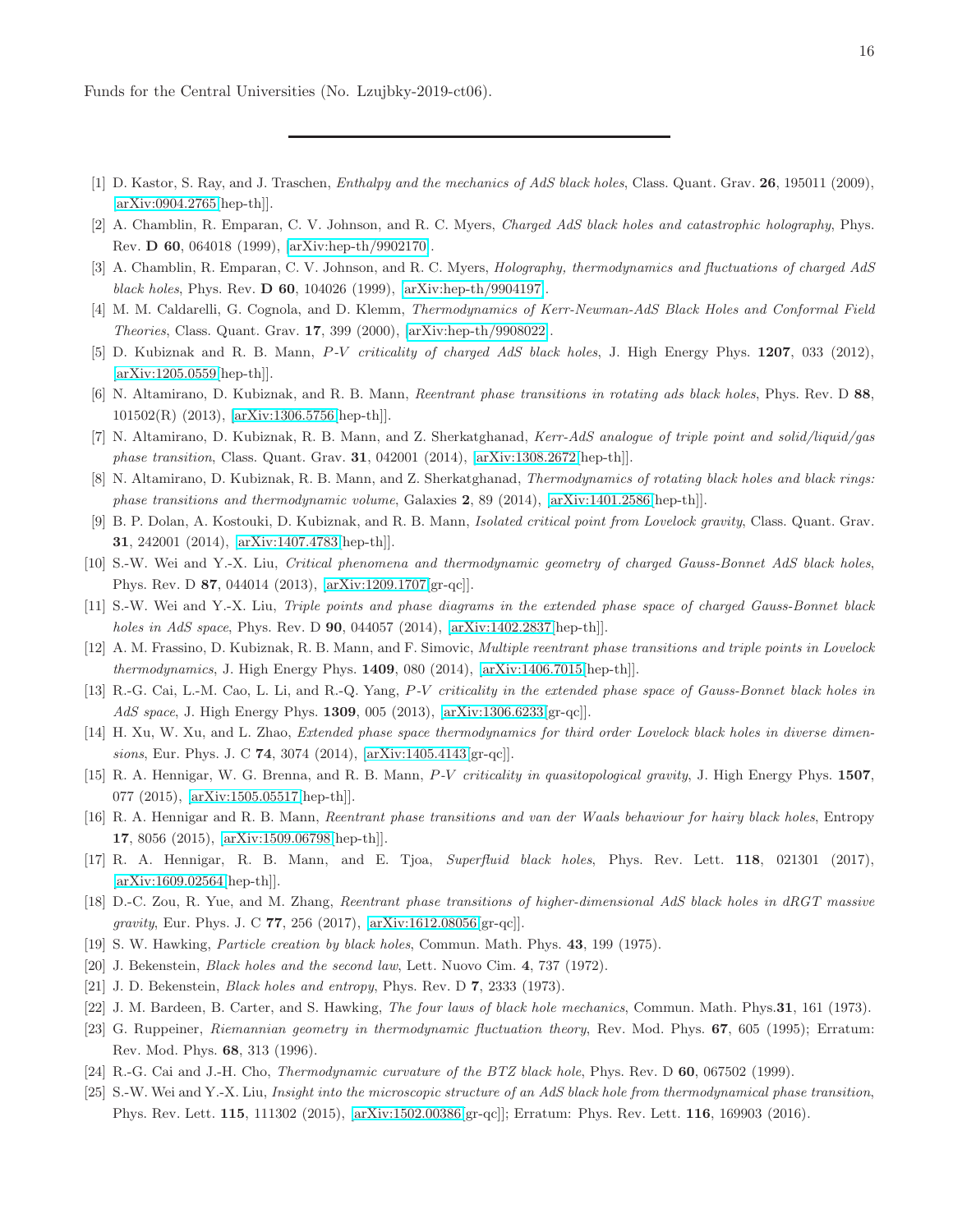- <span id="page-16-0"></span>[26] S.-W. Wei, Y.-X. Liu, and R. B. Mann, Repulsive Interactions and Universal Properties of Charged AdS Black Hole Microstructures, Phys. Rev. Lett. 123, 071103 (2019), [\[arXiv:1906.10840\[](http://arxiv.org/abs/1906.10840)gr-qc]].
- <span id="page-16-1"></span>[27] S.-W. Wei, Y.-X. Liu, and R. B. Mann, Ruppeiner Geometry, Phase Transitions, and the Microstructure of Charged AdS Black Holes, Phys. Rev. D 100, 124033 (2019) [\[arXiv:1909.03887\[](http://arxiv.org/abs/1909.03887)gr-qc]].
- <span id="page-16-2"></span>[28] A. Dehyadegari, A. Sheykhi, and A. Montakhab, Critical behaviour and microscopic structure of charged AdS black holes *via an alternative phase space*, Phys. Lett. B  $768$ , 235 (2017), [\[arXiv:1607.05333\[](http://arxiv.org/abs/1607.05333)gr-qc]].
- [29] M. K. Zangeneh, A. Dehyadegari, M. R. Mehdizadeh, B. Wang, and A. Sheykhi, Thermodynamics, phase transitions and Ruppeiner geometry for Einstein-dilaton Lifshitz black holes in the presence of Maxwell and Born-Infeld electrodynamics, Eur. Phys. J. C 77, 423 (2017), [\[arXiv:1610.06352\[](http://arxiv.org/abs/1610.06352)hep-th]].
- [30] M. Chabab, H. E. Moumni, S. Iraoui, K. Masmar, and S. Zhizeh, More insight into microscopic properties of RN-AdS black hole surrounded by quintessence via an alternative extended phase space, Int. J. Geom. Meth. Mod. Phys. 15, 1850171 (2018), [\[arXiv:1704.07720\[](http://arxiv.org/abs/1704.07720)gr-qc]].
- [31] Y.-G. Miao and Z.-M. Xu, Microscopic structures and thermal stability of black holes conformally coupled to scalar fields in five dimensions, Nucl. Phys. B 942, 205 (2019), [\[arXiv:1711.01757\[](http://arxiv.org/abs/1711.01757)hep-th]].
- [32] Y.-Z. Du, R. Zhao, and L.-C. Zhang, Microstructure and continuous phase transition of the gauss-bonnet ads black hole, Adv. High Energy Phys. 2020, 6395747 (2020), [\[arXiv:1901.07932\[](http://arxiv.org/abs/1901.07932)hep-th]].
- [33] Z.-M. Xu, B. Wu, and W.-L. Yang, The fine micro-thermal structures for the Reissner-Nordstrom black hole, Chin. Phys. C 44, 095106 (2020), [\[arXiv:1910.03378\[](http://arxiv.org/abs/1910.03378)gr-qc]].
- [34] A. Ghosh and C. Bhamidipati, *Thermodynamic geometry for charged Gauss-Bonnet black holes in AdS spacetimes*, Phys. Rev. D 101, 046005 (2020) [\[arXiv:1911.06280\[](http://arxiv.org/abs/1911.06280)gr-qc]].
- [35] A. N. Kumara, C. A. Rizwan, K. Hegde, and Ajith K. M, Repulsive Interactions in the Microstructure of Regular Hayward Black Hole in Anti-de Sitter Spacetime, Phys. Lett. B  $807$ , 135556 (2020), [\[arXiv:2003.10175\[](http://arxiv.org/abs/2003.10175)gr-qc]].
- [36] P. K. Yerra and C. Bhamidipati, Ruppeiner Geometry, Phase Transitions and Microstructures of Black Holes in Massive Gravity, Int. J. Mod. Phys. A 35, 2050120 (2020), [\[arXiv:2006.07775\[](http://arxiv.org/abs/2006.07775)hep-th]].
- [37] B. Wu, C. Wang, Z.-M. Xu, and W.-L. Yang, Ruppeiner geometry and thermodynamic phase transition of the black hole in massive gravity, [\[arXiv:2006.09021\[](http://arxiv.org/abs/2006.09021)gr-qc]].
- [38] C. L. A. Rizwan, A. N. Kumara, K. Hegde, and D. Vaid, Coexistent Physics and Microstructure of the Regular Bardeen Black Hole in Anti-de Sitter Spacetime, Annals Phys. 422, 168320 (2020), [\[arXiv:2008.06472\[](http://arxiv.org/abs/2008.06472)gr-qc]].
- [39] A. N. Kumara, C.L. A. Rizwan, K. Hegde, M. S. Ali, and Ajith K.M, Ruppeiner Geometry, Reentrant Phase transition and Microstructure of Born-Infeld AdS Black Hole, Phys. Rev. D 103, 044025 (2021), [\[arXiv:2007.07861\[](http://arxiv.org/abs/2007.07861)gr-qc]].
- [40] S. A. H. Mansoori, M. Rafiee, and S.-W. Wei, Universal criticality of thermodynamic curvatures for charged AdS black holes, Phys. Rev. D **102**, 124066 (2020), [\[arXiv:2007.03255\[](http://arxiv.org/abs/2007.03255)gr-qc]].
- [41] A. N. Kumara, C.L. A. Rizwan, K. Hegde, M. S. Ali, and Ajith K.M, Microstructure of five-dimensional neutral Gauss-Bonnet black hole in anti-de Sitter spacetime via P-V criticality, [\[arXiv:2006.13907\[](http://arxiv.org/abs/2006.13907)gr-qc]].
- [42] S.-W. Wei, Y.-X. Liu, and R. B. Mann, Novel dual relation and constant in Hawking-Page phase transition, Phys. Rev. D 102, 104011 (2020), [\[arXiv:2006.11503\[](http://arxiv.org/abs/2006.11503)gr-qc]].
- [43] A. Dehyadegari, A. Sheykhi, and S.-W. Wei, Microstructure of charged AdS black hole via P-V criticality, Phys. Rev. D 102, 104013 (2020), [\[arXiv:2006.12265\[](http://arxiv.org/abs/2006.12265)gr-qc]].
- <span id="page-16-6"></span>[44] S.-W. Wei and Y.-X. Liu, Extended thermodynamics and microstructures of four-dimensional charged Gauss-Bonnet black hole in AdS space, Phys. Rev. D 101, 104018 (2020), [\[arXiv:2003.14275\[](http://arxiv.org/abs/2003.14275)gr-qc]].
- <span id="page-16-7"></span>[45] S.-W. Wei and Y.-X. Liu, Intriguing microstructures of five-dimensional neutral Gauss-Bonnet AdS black hole, Phys. Lett. B 803, 135287 (2020), [\[arXiv:1910.04528\[](http://arxiv.org/abs/1910.04528)gr-qc]].
- <span id="page-16-5"></span>[46] R. Zhou, Y.-X. Liu, and S.-W. Wei, Phase transition and microstructures of five-dimensional charged Gauss-Bonnet-AdS black holes in the grand canonical ensemble, Phys. Rev. D  $102$ ,  $124015$  (2020), [\[arXiv:2008.08301\[](http://arxiv.org/abs/2008.08301)gr-qc]].
- [47] Y.-P. Hu, L. Cai, X. Liang, and H. Zhang, Divergence Behavior of Thermodynamic Curvature Scalar at Critical Point in the extended Phase Space of generic Black Holes, [\[arXiv:2010.09363\[](http://arxiv.org/abs/2010.09363)gr-qc]].
- <span id="page-16-3"></span>[48] Z.-M. Xu, Analytic phase structures and thermodynamic curvature for the charged AdS black hole in alternative phase space, Front. Phys. 16, 24502 (2021), [\[arXiv:2011.06736\[](http://arxiv.org/abs/2011.06736)gr-qc]].
- <span id="page-16-4"></span>[49] J.-X. Mo and G.-Q. Li, Coexistence curves and molecule number densities of AdS black holes in the reduced parameter